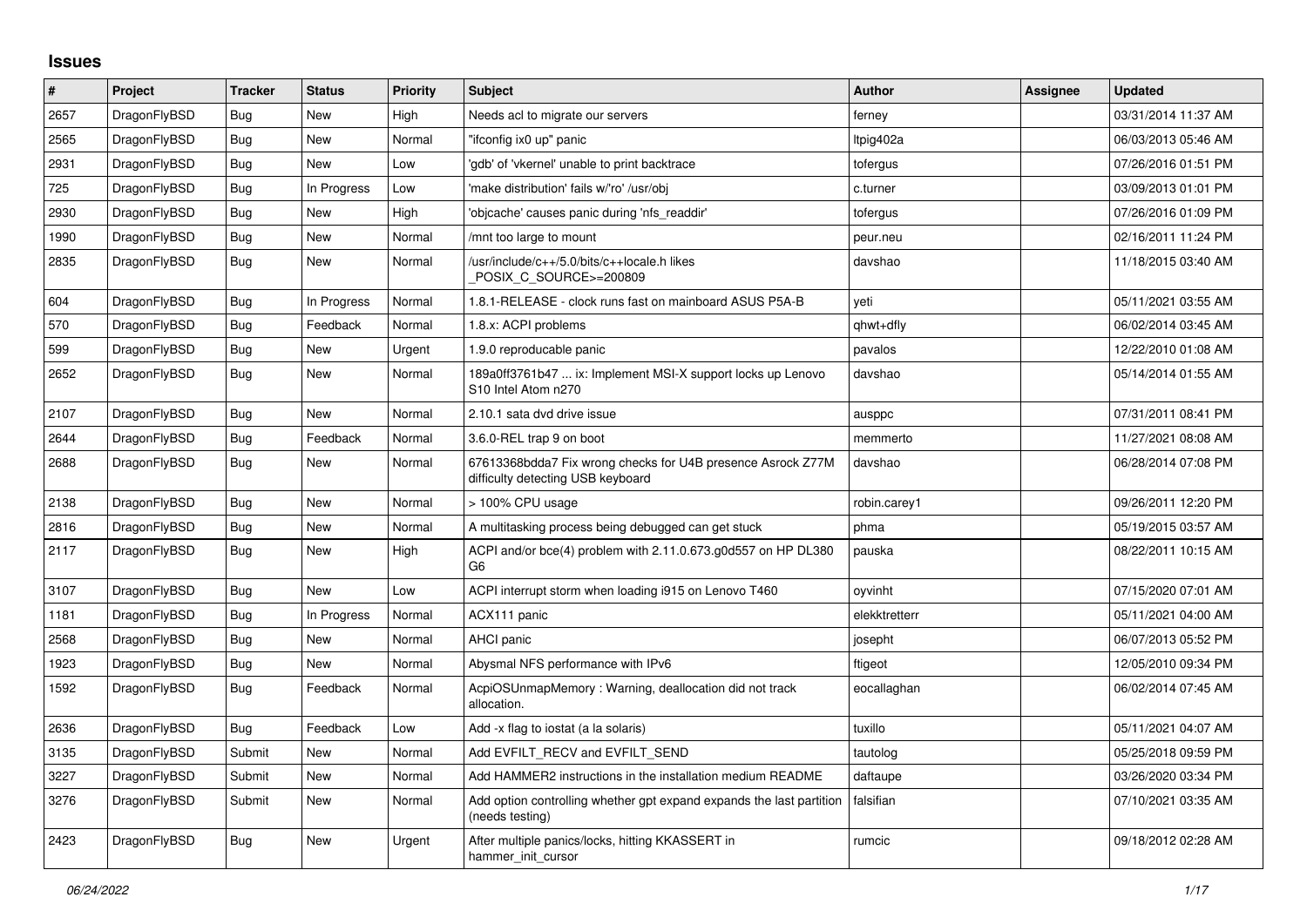| #    | Project      | <b>Tracker</b> | <b>Status</b> | <b>Priority</b> | Subject                                                                                                            | <b>Author</b>      | Assignee | <b>Updated</b>      |
|------|--------------|----------------|---------------|-----------------|--------------------------------------------------------------------------------------------------------------------|--------------------|----------|---------------------|
| 3189 | DragonFlyBSD | Bug            | New           | Normal          | Allow DragonFly Mail Agent to accept an alternate config via<br>command line switch                                | iang               |          | 08/16/2021 12:42 AM |
| 2921 | DragonFlyBSD | Submit         | New           | Normal          | Allow moused to accept userland mouse events                                                                       | tautolog           |          | 05/11/2021 04:08 AM |
| 2430 | DragonFlyBSD | Bug            | New           | Normal          | Alternate Password Hash method                                                                                     | robin.carey1       |          | 10/07/2012 06:28 AM |
| 1975 | DragonFlyBSD | Bug            | <b>New</b>    | Normal          | Applications seg fault in select() and poll()                                                                      | rumcic             |          | 05/31/2022 02:58 PM |
| 1148 | DragonFlyBSD | <b>Bug</b>     | In Progress   | Low             | BCM4311 wireless network adapter detected but not functional                                                       | archimedes.gaviola |          | 05/11/2021 04:00 AM |
| 2434 | DragonFlyBSD | Bug            | <b>New</b>    | Normal          | BTX Halted - Boot fails on USB/GUI                                                                                 | lucmv              |          | 10/17/2012 08:12 PM |
| 3113 | DragonFlyBSD | <b>Bug</b>     | In Progress   | Urgent          | Booting vKernel fails due being out of swap space                                                                  | tcullen            |          | 05/11/2021 04:14 AM |
| 2630 | DragonFlyBSD | Bug            | New           | Normal          | Bring in latest iconv fixes from FreeBSD10 as well as csmapper<br>updates                                          | tuxillo            |          | 05/11/2021 03:54 AM |
| 2210 | DragonFlyBSD | Bug            | <b>New</b>    | Normal          | Bugtracker cannot assign default project for new users                                                             | ahuete.devel       |          | 11/17/2011 11:30 AM |
| 1727 | DragonFlyBSD | <b>Bug</b>     | Feedback      | Normal          | CD boot panic (2.6.1) (usb?)                                                                                       | kiril              |          | 05/15/2022 05:10 AM |
| 1786 | DragonFlyBSD | Bug            | New           | Normal          | Calling NULL function pointer initiates panic loop                                                                 | sjg                |          | 10/11/2010 05:28 PM |
| 3313 | DragonFlyBSD | <b>Bug</b>     | <b>New</b>    | Normal          | Can't boot from my live USB at all. The kernel loading process<br>hangs.                                           | rempas             |          | 06/03/2022 12:16 AM |
| 1961 | DragonFlyBSD | Bug            | <b>New</b>    | Normal          | Can't create dump from DDB                                                                                         | shamaz             |          | 01/29/2011 09:02 PM |
| 2611 | DragonFlyBSD | <b>Bug</b>     | New           | Normal          | Change in IP address results in network not working                                                                | phma               |          | 12/05/2013 07:55 PM |
| 3152 | DragonFlyBSD | Bug            | Feedback      | Normal          | Console's size in ttyv0 and single user mode is sticking to 80x25,<br>while ttyv1 can make use of the whole screen | overtime           |          | 02/24/2019 01:08 AM |
| 1916 | DragonFlyBSD | Bug            | <b>New</b>    | Normal          | Constant crashes on x86_64 with UFS                                                                                | lentferj           |          | 11/21/2010 07:40 PM |
| 3281 | DragonFlyBSD | Bug            | <b>New</b>    | Normal          | Crash after leaving unattended for a while                                                                         | bhaible            |          | 07/10/2021 03:32 AM |
| 2444 | DragonFlyBSD | Bug            | New           | Normal          | Crash during Hammer overnight cleanup                                                                              | justin             |          | 11/04/2012 07:58 AM |
| 3208 | DragonFlyBSD | Bug            | <b>New</b>    | Normal          | Crash related to nfsd                                                                                              | tse                |          | 06/11/2020 05:52 AM |
| 2283 | DragonFlyBSD | Bug            | <b>New</b>    | Normal          | DFBSD DragonFly v2.13.0.957.g4f459 - pmap_release: page<br>should already be gone 0xc27120bc                       | tuxillo            |          | 01/23/2012 03:03 AM |
| 1332 | DragonFlyBSD | <b>Bug</b>     | Feedback      | Normal          | DFBSD 2.2 - Booting usbcdrom/usbsticks on thinkpad hangs on<br>"BTX Halted"                                        | tuxillo            |          | 05/11/2021 04:00 AM |
| 2078 | DragonFlyBSD | Bug            | New           | Normal          | DFBSD i386 v2.11.0.201.g3ed2f - Panic during installworld into a<br>vn0 device                                     | tuxillo            |          | 05/19/2011 07:50 PM |
| 2084 | DragonFlyBSD | Bug            | New           | Normal          | DFBSD v2.11.0.242.g4d317 - panic: zone: entry not free                                                             | tuxillo            |          | 07/03/2012 01:23 AM |
| 2129 | DragonFlyBSD | Bug            | New           | Normal          | DFBSD v2.11.0.661.gf9438 i386 - panic: lockmgr thrd_sleep                                                          | tuxillo            |          | 09/05/2011 09:49 AM |
| 2166 | DragonFlyBSD | Bug            | New           | Normal          | DFBSD v2.13.0.109.g05b9d - Strange lockups                                                                         | tuxillo            |          | 10/29/2011 11:20 AM |
| 2171 | DragonFlyBSD | Bug            | New           | Normal          | DFBSD v2.13.0.151.gdc8442 - panic: assertion "(*ptep &<br>$(PG$ MANAGED PG V)) == PG V"                            | tuxillo            |          | 11/04/2011 05:06 PM |
| 1959 | DragonFlyBSD | Bug            | New           | Normal          | DFBSD v2.9.1.422.gc98f2 - Panic during boot - IPv6 and PF                                                          | tuxillo            |          | 01/13/2011 03:37 AM |
| 2345 | DragonFlyBSD | <b>Bug</b>     | In Progress   | Normal          | DFBSD v3.1.0.457.gd679f - NFS panic on diskless station                                                            | tuxillo            |          | 04/07/2012 05:22 PM |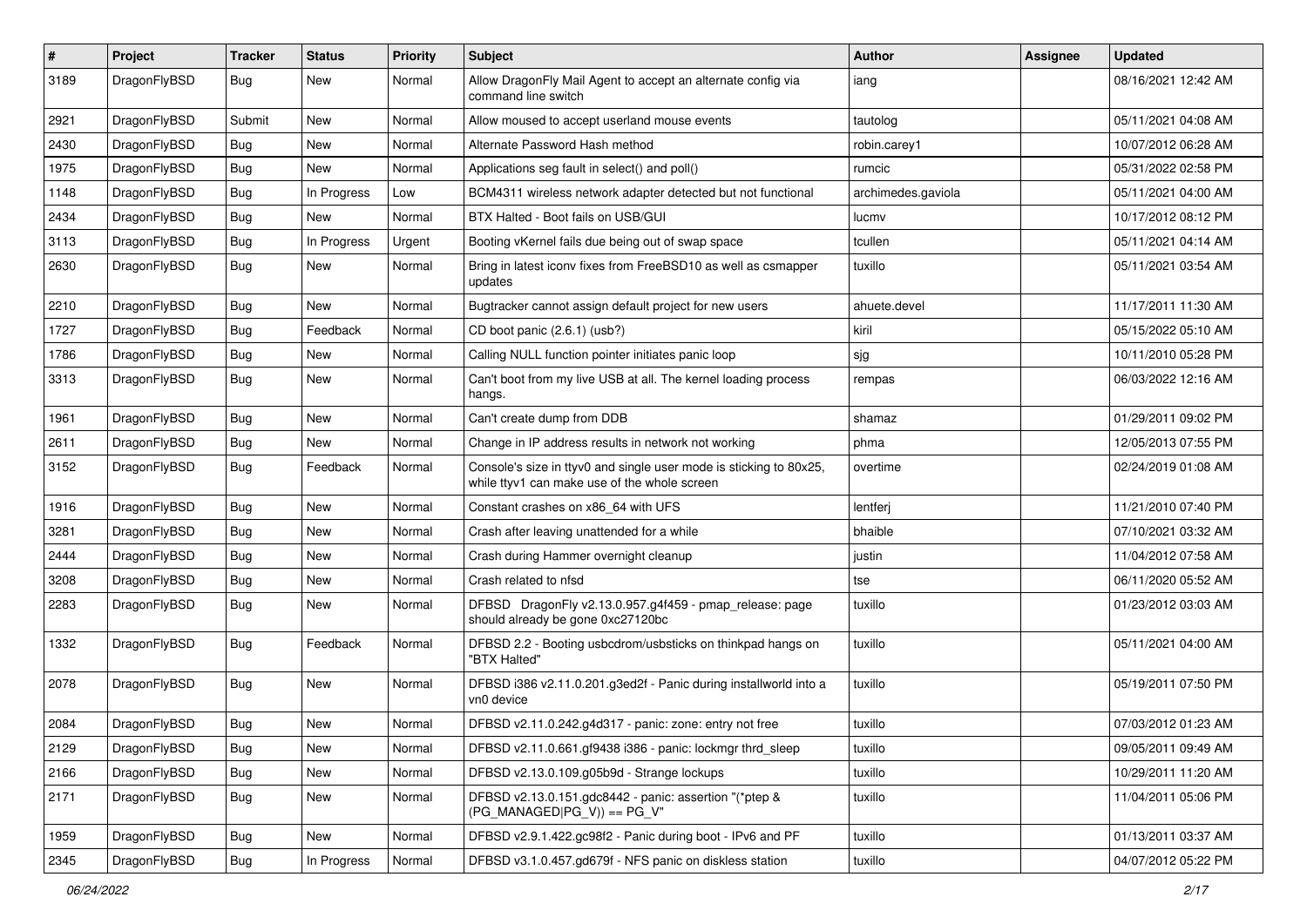| #    | Project      | <b>Tracker</b> | <b>Status</b> | <b>Priority</b> | <b>Subject</b>                                                                                            | Author           | Assignee | <b>Updated</b>      |
|------|--------------|----------------|---------------|-----------------|-----------------------------------------------------------------------------------------------------------|------------------|----------|---------------------|
| 2351 | DragonFlyBSD | Bug            | In Progress   | Normal          | DFBSD v3.1.0.579.g44ccf - Stuck during startup, random freezes                                            | tuxillo          |          | 04/24/2012 08:21 AM |
| 2498 | DragonFlyBSD | <b>Bug</b>     | New           | Normal          | DFBSD v3.2.2-RELEASE - LIST_FIRST(&bp->b_dep) == NULL"<br>failed in vfs vmio release                      | tuxillo          |          | 05/31/2022 04:09 PM |
| 2495 | DragonFlyBSD | Bug            | <b>New</b>    | High            | DFBSD v3.3.0.960.g553fe7 - ocnt != 0" failed in<br>prop object release                                    | tuxillo          |          | 05/31/2022 04:08 PM |
| 2499 | DragonFlyBSD | <b>Bug</b>     | In Progress   | Urgent          | DRAGONFLY_3_2 lockd not responding correctly                                                              | Nerzhul          |          | 01/22/2013 12:47 PM |
| 2595 | DragonFlyBSD | Bug            | New           | Normal          | DragonFly 3.4.3 crashes on SUN Blade X6250 with Qlogic ISP 2432<br>FC card                                | <b>Turvamies</b> |          | 10/07/2013 11:53 AM |
| 2619 | DragonFlyBSD | Bug            | <b>New</b>    | Normal          | DragonFly 3.6 can't be installed on a 6TB volume                                                          | ftigeot          |          | 02/23/2014 11:55 PM |
| 3197 | DragonFlyBSD | Bug            | <b>New</b>    | Normal          | DragonFly upgrades                                                                                        | tse              |          | 04/18/2020 04:18 PM |
| 2556 | DragonFlyBSD | Bug            | Feedback      | Normal          | DragonFly v3.5.0.81.gd3479 - Process signal weirdness                                                     | tuxillo          |          | 12/17/2013 03:48 PM |
| 3124 | DragonFlyBSD | <b>Bug</b>     | New           | High            | DragonFlyBSD 5.0.2 with Hammer2 with UEFI install doesn't boot                                            | wiesl            |          | 06/18/2019 05:07 AM |
| 3299 | DragonFlyBSD | Bug            | In Progress   | Normal          | DragonFlyBSD reports utterly wrong uptime (most of the time, right<br>after booting in)                   | adrian           |          | 11/11/2021 01:43 PM |
| 1669 | DragonFlyBSD | Bug            | In Progress   | Normal          | Drive wont open using button                                                                              | elekktretterr    |          | 02/29/2012 12:05 PM |
| 3147 | DragonFlyBSD | Submit         | New           | Normal          | Enable headless installation                                                                              | ddegroot         |          | 10/09/2018 01:25 PM |
| 979  | DragonFlyBSD | Bug            | Feedback      | Normal          | Failure-prone USB mass storage (SB600? msdosfs? CAM?)                                                     | floid            |          | 01/15/2015 08:38 AM |
| 2799 | DragonFlyBSD | Bug            | <b>New</b>    | Normal          | Fatal trap 12 caused by moused(8) -p/dev/cual0                                                            | opvalues         |          | 03/04/2015 11:01 PM |
| 2072 | DragonFlyBSD | Bug            | <b>New</b>    | Normal          | Fatal trap 12: stopped at lwkt_send_ipiq3                                                                 | rumcic           |          | 05/17/2011 04:12 AM |
| 3266 | DragonFlyBSD | Bug            | New           | High            | Filesystems broken due to "KKASSERT(count &<br>TOK_COUNTMASK);"                                           | tkusumi          |          | 03/15/2021 01:21 PM |
| 2638 | DragonFlyBSD | Bug            | Feedback      | High            | Fix machdep.pmap_mmu_optimize                                                                             | tuxillo          |          | 05/11/2021 04:07 AM |
| 3201 | DragonFlyBSD | Submit         | <b>New</b>    | Normal          | Fixes make search display                                                                                 | htse             |          | 08/20/2021 04:02 PM |
| 1877 | DragonFlyBSD | Bug            | <b>New</b>    | Normal          | Freeze during 1st hammer cleanup after new install                                                        | elekktretterr    |          | 05/15/2022 11:43 AM |
| 1947 | DragonFlyBSD | Bug            | New           | Low             | GA-880GM-UD2H (rev. 1.3) AHCI fails to detect disks at the end of<br>the RAID controller                  | eocallaghan      |          | 11/27/2021 08:46 AM |
| 2674 | DragonFlyBSD | Bug            | <b>New</b>    | Normal          | <b>GPT Support</b>                                                                                        | ftigeot          |          | 12/28/2015 02:54 PM |
| 3301 | DragonFlyBSD | Bug            | New           | Normal          | Gkrellm from the packages is not showing logged in users in main<br>window, logged in users always $== 0$ | adrian           |          | 01/08/2022 04:24 AM |
| 3047 | DragonFlyBSD | Bug            | <b>New</b>    | Normal          | HAMMER critical write error                                                                               | samuel           |          | 06/19/2019 09:50 AM |
| 1749 | DragonFlyBSD | Bug            | In Progress   | Normal          | HAMMER fsstress panic in hammer_flush_inode_core<br>'ip->flush_state != HAMMER_FST_FLUSH'                 | vsrinivas        |          | 05/11/2021 04:06 AM |
| 1744 | DragonFlyBSD | <b>Bug</b>     | In Progress   | Normal          | HAMMER fsstress panic in hammer_setup_child_callback                                                      | vsrinivas        |          | 05/11/2021 04:05 AM |
| 2898 | DragonFlyBSD | Bug            | New           | Normal          | <b>HAMMER</b> panic                                                                                       | pavalos          |          | 11/03/2018 07:05 AM |
| 1717 | DragonFlyBSD | Bug            | Feedback      | Normal          | HAMMER panic in hammer_cursor_down()                                                                      | josepht1         |          | 05/11/2021 04:05 AM |
| 2647 | DragonFlyBSD | Bug            | New           | Normal          | HAMMER panic on 3.6.0                                                                                     | tuxillo          |          | 05/11/2021 03:54 AM |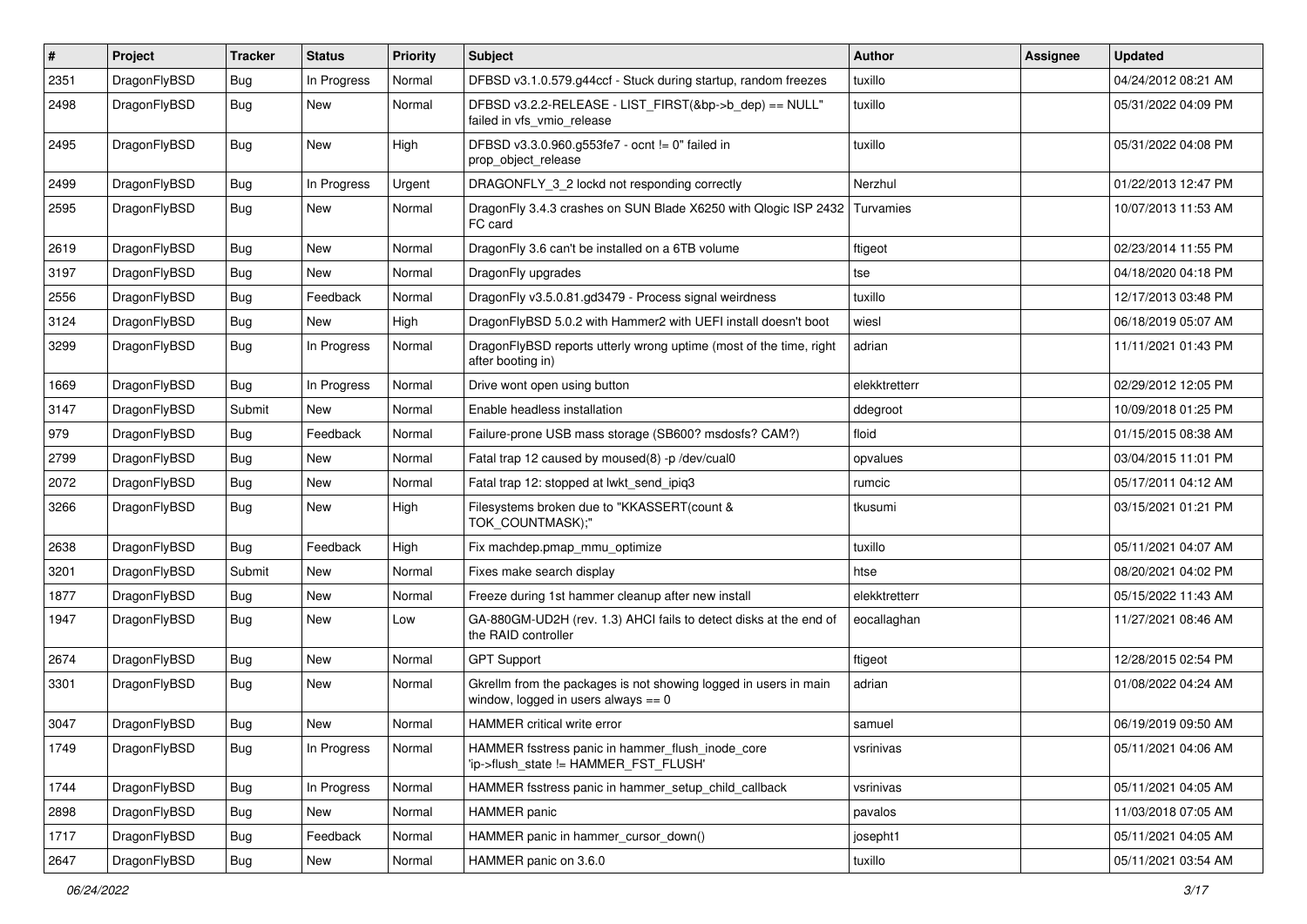| $\pmb{\#}$ | Project      | <b>Tracker</b> | <b>Status</b> | <b>Priority</b> | Subject                                                                                                                                                     | Author       | Assignee | <b>Updated</b>      |
|------------|--------------|----------------|---------------|-----------------|-------------------------------------------------------------------------------------------------------------------------------------------------------------|--------------|----------|---------------------|
| 2863       | DragonFlyBSD | Bug            | <b>New</b>    | Normal          | HAMMER synch tid is zero                                                                                                                                    | shamaz       |          | 12/12/2015 11:24 PM |
| 2287       | DragonFlyBSD | <b>Bug</b>     | New           | Normal          | HAMMER(ROOT) Illegal UNDO TAIL signature at<br>300000001967c000                                                                                             | y0n3t4n1     |          | 11/07/2018 01:22 AM |
| 3249       | DragonFlyBSD | Bug            | <b>New</b>    | Normal          | HAMMER2 fsync(2) not working properly                                                                                                                       | tkusumi      |          | 09/21/2020 07:07 AM |
| 3246       | DragonFlyBSD | <b>Bug</b>     | <b>New</b>    | Normal          | HAMMER2 unable to handle ENOSPC properly                                                                                                                    | tkusumi      |          | 09/04/2020 11:11 AM |
| 2803       | DragonFlyBSD | <b>Bug</b>     | New           | Normal          | HAMMER: Warning: UNDO area too small!                                                                                                                       | ftigeot      |          | 03/11/2015 03:42 PM |
| 2958       | DragonFlyBSD | <b>Bug</b>     | Feedback      | Normal          | Hammer FS dies during pruning after massive write load                                                                                                      | neilb        |          | 10/11/2016 04:20 AM |
| 2852       | DragonFlyBSD | Bug            | New           | Normal          | Hammer File System - hangs on undo during system boot / mount -<br>will not recover on DragonFlyBSD newer than 3.6.0                                        | abale        |          | 05/11/2021 04:07 AM |
| 2347       | DragonFlyBSD | Bug            | Feedback      | High            | Hammer PFSes destroy does not give back full space allocated to<br><b>PFS</b>                                                                               | sgeorge      |          | 07/19/2012 01:11 AM |
| 1907       | DragonFlyBSD | Bug            | <b>New</b>    | Normal          | Hammer crash in hammer_flusher_flush()                                                                                                                      | swildner     |          | 11/11/2010 05:07 AM |
| 3194       | DragonFlyBSD | Bug            | <b>New</b>    | High            | Hammer kernel crash on mirror-stream of PFS after upgrade<br>(assertion "cursor->flags &<br>HAMMER_CURSOR_ITERATE_CHECK" failed in<br>hammer_btree_iterate) | Anonymous    |          | 06/29/2019 01:32 PM |
| 2915       | DragonFlyBSD | <b>Bug</b>     | New           | High            | Hammer mirror-copy problem                                                                                                                                  | t dfbsd      |          | 08/25/2016 05:28 AM |
| 1330       | DragonFlyBSD | Bug            | Feedback      | Normal          | Hammer, usb disk, SYNCHRONIZE CACHE failure                                                                                                                 | josepht      |          | 06/02/2014 04:56 AM |
| 2738       | DragonFlyBSD | Bug            | New           | Normal          | Hammer: Strange behavior when trying to recover old version of<br>moved file                                                                                | roland       |          | 11/20/2014 08:02 AM |
| 3215       | DragonFlyBSD | <b>Bug</b>     | New           | Normal          | Hang in tcdrain(3) after write(3)                                                                                                                           | noloader     |          | 11/25/2019 03:08 PM |
| 1718       | DragonFlyBSD | <b>Bug</b>     | Feedback      | Normal          | IDE disk drive not detected by x86_64 2.6.1 Live CD                                                                                                         | bcox         |          | 11/27/2021 08:25 AM |
| 1882       | DragonFlyBSD | Bug            | New           | Low             | Idea for handling new USB vendor/device codes                                                                                                               | bmk          |          | 10/20/2010 12:15 PM |
| 2535       | DragonFlyBSD | <b>Bug</b>     | <b>New</b>    | Normal          | Imap processes apparentlt blocked on disk I/O                                                                                                               | ftigeot      |          | 04/02/2013 09:31 AM |
| 1836       | DragonFlyBSD | <b>Bug</b>     | New           | Normal          | Incorrect TCP checksum show up in tcpdump                                                                                                                   | robgar1      |          | 05/15/2022 11:22 AM |
| 1144       | DragonFlyBSD | <b>Bug</b>     | Feedback      | Normal          | Incorrect clock under KVM                                                                                                                                   | msylvan      |          | 03/09/2013 01:17 PM |
| 2858       | DragonFlyBSD | Bug            | New           | Low             | Installer "Local or UTC" question should have "No" selected by<br>default.                                                                                  | cgag         |          | 12/02/2015 01:18 PM |
| 2859       | DragonFlyBSD | Bug            | New           | Low             | Installer configuration menu always highlights "Select timezone", no<br>matter which step was last completed.                                               | cgag         |          | 12/02/2015 01:54 PM |
| 3120       | DragonFlyBSD | Bug            | New           | Normal          | Intel AC 8260 firmware does not load                                                                                                                        | Vintodrimmer |          | 08/28/2018 03:30 AM |
| 2994       | DragonFlyBSD | Bug            | New           | Normal          | Intermittent boot hangs after git: hammer - HAMMER Version 7                                                                                                | davshao      |          | 03/30/2017 02:06 PM |
| 1486       | DragonFlyBSD | Bug            | Feedback      | Normal          | Interrupt storm related to SATA DVD device                                                                                                                  | hasso        |          | 05/11/2021 04:01 AM |
| 3269       | DragonFlyBSD | Bug            | In Progress   | Normal          | Is double-buffer'd buf still required by HAMMER2?                                                                                                           | tkusumi      |          | 05/12/2021 04:09 PM |
| 1192       | DragonFlyBSD | Submit         | New           | Normal          | KKASSERTs in sys/kern/uipc_{msg,socket}.c are too strict                                                                                                    | rumcic       |          | 05/11/2021 04:07 AM |
| 3280       | DragonFlyBSD | Bug            | New           | Normal          | KMS console and i915(4) not working in 6.0                                                                                                                  | cmusser      |          | 07/10/2021 03:35 AM |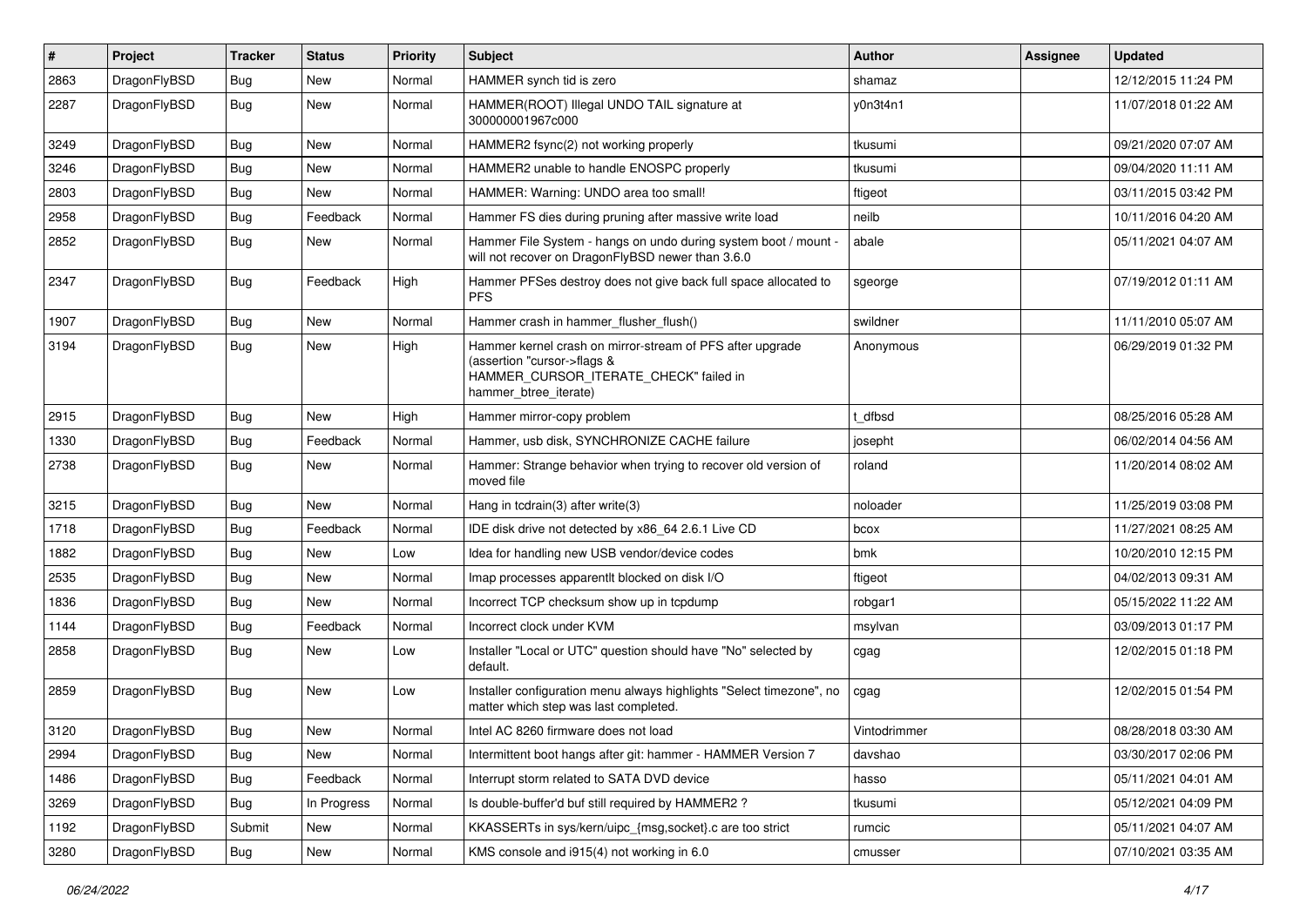| $\sharp$ | Project      | <b>Tracker</b> | <b>Status</b> | <b>Priority</b> | Subject                                                                                | <b>Author</b> | <b>Assignee</b> | <b>Updated</b>      |
|----------|--------------|----------------|---------------|-----------------|----------------------------------------------------------------------------------------|---------------|-----------------|---------------------|
| 2473     | DragonFlyBSD | Bug            | New           | Normal          | Kernel crash when trying to up the wpi0 device (Dfly<br>v3.3.0.758.g47388-DEVELOPMENT) | tomaz         |                 | 02/24/2014 08:50 AM |
| 2250     | DragonFlyBSD | Bug            | <b>New</b>    | Normal          | Kernel panic                                                                           | adamk         |                 | 11/23/2018 01:10 AM |
| 3247     | DragonFlyBSD | Bug            | New           | Normal          | Kernel panic doing nothing much                                                        | phma          |                 | 09/12/2020 11:40 PM |
| 1594     | DragonFlyBSD | Bug            | <b>New</b>    | Normal          | Kernel panic during boot from Live CD on Dell E6400                                    | bodie         |                 | 05/11/2021 03:54 AM |
| 2891     | DragonFlyBSD | Bug            | New           | Normal          | Kernel panic in IEEE802.11 related code                                                | shamaz        |                 | 05/29/2016 05:49 PM |
| 3235     | DragonFlyBSD | Bug            | New           | Normal          | Kernel panic in devfs_vnops.c                                                          | mneumann      |                 | 04/28/2020 07:00 AM |
| 3224     | DragonFlyBSD | Bug            | New           | Normal          | Kernel panic when trying to ping6                                                      | zhtw          |                 | 03/08/2020 08:55 AM |
| 3129     | DragonFlyBSD | Bug            | New           | High            | Kernel panic with 5.2.0 on A2SDi-4C-HLN4F                                              | stateless     |                 | 04/24/2018 12:50 AM |
| 2052     | DragonFlyBSD | Bug            | <b>New</b>    | Normal          | Kernel panic: CPU APIC ID out of range                                                 | Anonymous     |                 | 05/02/2011 11:06 AM |
| 2421     | DragonFlyBSD | Bug            | New           | High            | Kernel panic: vm fault: page 0xc0f70000 not busy!                                      | lentferj      |                 | 10/03/2012 08:16 AM |
| 3218     | DragonFlyBSD | Bug            | New           | Normal          | Kernel panics are not sent to comconsole when booted over EFI                          | mqudsi        |                 | 12/02/2019 08:52 PM |
| 1899     | DragonFlyBSD | Bug            | New           | Normal          | Keyboard doesn't work                                                                  | fransm        |                 | 05/15/2022 03:32 PM |
| 2004     | DragonFlyBSD | Bug            | New           | Normal          | LWKT_WAIT_IPIQ panic                                                                   | steve         |                 | 03/08/2011 05:46 PM |
| 2396     | DragonFlyBSD | Bug            | Feedback      | High            | Latest 3.1 development version core dumps while destroying master<br><b>PFS</b>        | sgeorge       |                 | 01/23/2013 04:10 PM |
| 2414     | DragonFlyBSD | Bug            | In Progress   | Normal          | Lenovo S10 acpi freeze (not new)                                                       | davshao       |                 | 05/11/2021 04:13 AM |
| 1591     | DragonFlyBSD | Bug            | Feedback      | Normal          | Lenovo X301 hangs with AHCI Driver CMD TIMEOUT<br>STS=d0 <bsy></bsy>                   | eocallaghan   |                 | 05/11/2021 04:05 AM |
| 1502     | DragonFlyBSD | Bug            | In Progress   | Normal          | Lock while deleting files from nohistory HAMMER directories                            | hasso         |                 | 03/10/2013 04:28 AM |
| 3165     | DragonFlyBSD | Bug            | New           | Normal          | Looping at boot time                                                                   | gop           |                 | 12/28/2018 01:04 PM |
| 1456     | DragonFlyBSD | Bug            | Feedback      | Normal          | Microsoft wireless desktop problems                                                    | elekktretterr |                 | 01/15/2015 08:34 AM |
| 2887     | DragonFlyBSD | Bug            | <b>New</b>    | Low             | Missing extattr_namespace_to_string and<br>extattr string to namespace functions       | rubenk        |                 | 02/06/2016 05:09 AM |
| 1463     | DragonFlyBSD | Bug            | New           | Normal          | Mountroot before drives are initialized                                                | elekktretterr |                 | 12/07/2010 01:30 PM |
| 3111     | DragonFlyBSD | Bug            | In Progress   | High            | Mouse lags every second heavily under X11                                              | mneumann      |                 | 12/12/2017 09:46 PM |
| 1695     | DragonFlyBSD | Bug            | New           | Normal          | NFS-related system breakdown                                                           | Anonymous     |                 | 04/10/2014 12:35 AM |
| 3310     | DragonFlyBSD | Bug            | In Progress   | Normal          | NVMM+QEMU fail to boot with UEFI: Mem Assist Failed<br>[gpa=0xfffffff0]                | liweitianux   |                 | 01/11/2022 03:22 PM |
| 13317    | DragonFlyBSD | <b>Bug</b>     | In Progress   | Normal          | Network vtnet0 not working on Hetzner cloud                                            | mneumann      |                 | 06/18/2022 03:55 AM |
| 1774     | DragonFlyBSD | <b>Bug</b>     | New           | Normal          | New IP header cleanup branch available for testing                                     | dillon        |                 | 05/15/2022 10:59 AM |
| 2051     | DragonFlyBSD | <b>Bug</b>     | New           | Normal          | No ipv6 lan route entry created on 2.10                                                | ftigeot       |                 | 04/21/2011 10:37 AM |
| 2161     | DragonFlyBSD | <b>Bug</b>     | New           | Normal          | Outdated xorg.conf file gets installed into etc and screws up mouse                    | eocallaghan   |                 | 10/27/2011 01:51 PM |
| 3101     | DragonFlyBSD | <b>Bug</b>     | <b>New</b>    | Low             | PFI CGI install not working in dragonflybsd 5.0.1 USB install                          | bnegre82      |                 | 05/11/2021 04:14 AM |
| 3199     | DragonFlyBSD | <b>Bug</b>     | New           | Normal          | PFS label not found panic                                                              | tse           |                 | 08/21/2019 03:51 AM |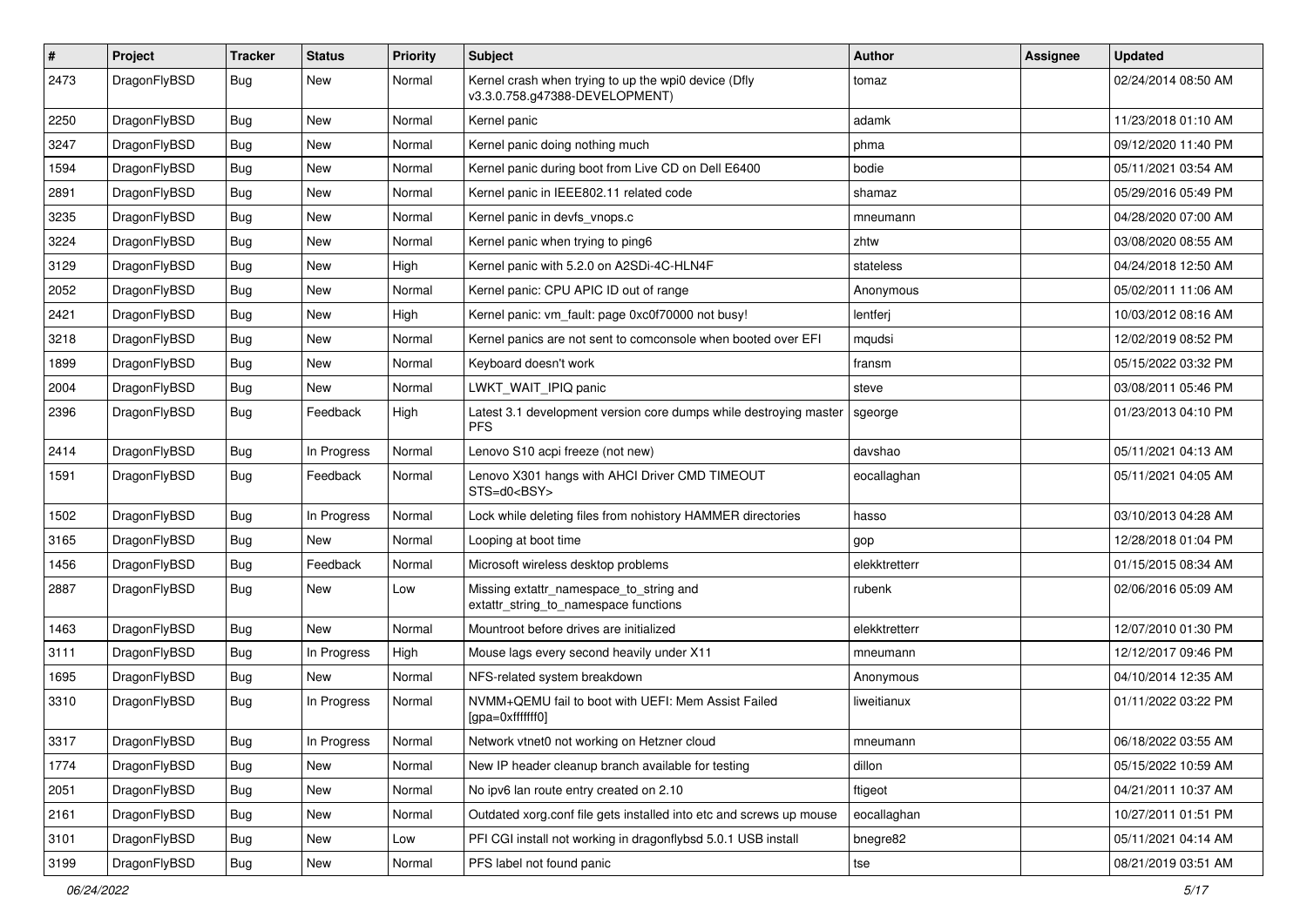| $\pmb{\#}$ | Project      | <b>Tracker</b> | <b>Status</b> | <b>Priority</b> | <b>Subject</b>                                                                                  | Author          | <b>Assignee</b> | <b>Updated</b>      |
|------------|--------------|----------------|---------------|-----------------|-------------------------------------------------------------------------------------------------|-----------------|-----------------|---------------------|
| 1580       | DragonFlyBSD | Bug            | Feedback      | Normal          | Panic (Fatal trap 12: page fault while in kernel mode) while playing<br>with pf and netif names | rumcic          |                 | 12/21/2018 01:21 AM |
| 2812       | DragonFlyBSD | Bug            | <b>New</b>    | Normal          | Panic on Intel DE3815TYKHE                                                                      | tmorp           |                 | 05/14/2015 03:14 PM |
| 2071       | DragonFlyBSD | Bug            | New           | High            | Panic on assertion: (int)(flg->seq - seq) > 0 in hammer_flusher_flush<br>after inode error      | vsrinivas       |                 | 06/12/2011 07:59 AM |
| 2081       | DragonFlyBSD | Bug            | Feedback      | Normal          | Panic on device "detach" / "failure"                                                            | vsrinivas       |                 | 02/29/2012 07:11 AM |
| 1939       | DragonFlyBSD | Bug            | New           | Normal          | Panic on nightly build and stress test box                                                      | lentferj        |                 | 12/18/2010 08:41 AM |
| 1250       | DragonFlyBSD | Bug            | Feedback      | Normal          | Panic upon plugging an USB flash drive into the machine                                         | rumcic          |                 | 03/10/2013 05:17 AM |
| 1873       | DragonFlyBSD | Bug            | <b>New</b>    | Normal          | Panic upon usb mouse detach and reattaching                                                     | rumcic          |                 | 02/01/2011 09:53 AM |
| 2641       | DragonFlyBSD | Bug            | New           | Normal          | Panic when loading natapci as module                                                            | tuxillo         |                 | 05/11/2021 03:54 AM |
| 1860       | DragonFlyBSD | Bug            | Feedback      | Normal          | Panic while creating UFS fs on vn(4) for initrd                                                 | matthias        |                 | 02/29/2012 07:16 AM |
| 884        | DragonFlyBSD | Bug            | In Progress   | High            | Performance/memory problems under filesystem IO load                                            | hasso           |                 | 05/11/2021 03:50 AM |
| 2020       | DragonFlyBSD | Bug            | New           | Low             | Port brcm80211 driver from Linux to DragonFly BSD                                               | studer          |                 | 03/05/2011 10:54 PM |
| 2617       | DragonFlyBSD | Bug            | Feedback      | Normal          | Possible issue with wireless mouse on 3.6 release                                               | FilippoMo       |                 | 01/14/2015 03:42 PM |
| 1668       | DragonFlyBSD | Bug            | Feedback      | Normal          | Power button not working                                                                        | elekktretterr   |                 | 03/10/2013 06:22 AM |
| 3117       | DragonFlyBSD | Bug            | New           | Normal          | Problem with colours if "intel" video-driver used                                               | dpostolov       |                 | 01/07/2018 11:35 PM |
| 2881       | DragonFlyBSD | <b>Bug</b>     | <b>New</b>    | Normal          | Pulseaudio hangs/resets system when starting X11                                                | mneumann        |                 | 01/09/2016 03:08 AM |
| 3134       | DragonFlyBSD | Bug            | <b>New</b>    | Normal          | RFC 3021 (/31 networks) appear to be unsupported                                                | jailbird        |                 | 05/16/2018 11:03 PM |
| 2288       | DragonFlyBSD | Bug            | Feedback      | Normal          | Random IO performance loss introduced since January 1st                                         | lentferj        |                 | 01/23/2013 04:21 PM |
| 2509       | DragonFlyBSD | Bug            | New           | Normal          | Redefinition of DIRBLKSIZ in restore(8)                                                         | swildner        |                 | 06/04/2022 04:40 AM |
| 2933       | DragonFlyBSD | Submit         | New           | Normal          | Remove unix domain socket support from cat(1)                                                   | sevan           |                 | 08/01/2016 08:10 PM |
| 2629       | DragonFlyBSD | Bug            | New           | Normal          | Replace gcc44 with llvm34, clang34, and libc++                                                  | tuxillo         |                 | 06/02/2014 02:30 PM |
| 3298       | DragonFlyBSD | Bug            | New           | Normal          | Running "w" and having logged in via XDM through VNC, "w" prints<br>an extra error message      | piecuch         |                 | 10/25/2021 09:16 AM |
| 3029       | DragonFlyBSD | Bug            | <b>New</b>    | Normal          | Running DflyBSD 4.8 on FreeBSD bhyve as a guest                                                 | iron            |                 | 05/13/2022 04:33 AM |
| 3300       | DragonFlyBSD | Bug            | <b>New</b>    | Normal          | Running Xvnc from TigerVNC package through the INETD daemon<br>in TCP WAIT mode fails hard      | adrian          |                 | 01/08/2022 04:25 AM |
| 2095       | DragonFlyBSD | Bug            | New           | Low             | Running installer post-install: Unsupported DFUI transport"                                     | greenrd         |                 | 06/26/2011 09:20 AM |
| 2587       | DragonFlyBSD | Bug            | New           | Normal          | SATA DVD writer not detected by DragonFly                                                       | srussell        |                 | 09/04/2020 08:55 AM |
| 1194       | DragonFlyBSD | <b>Bug</b>     | New           | Normal          | SCSI errors while trying to copy photos from my camera                                          | elekktretterr   |                 | 01/14/2015 04:39 PM |
| 3243       | DragonFlyBSD | <b>Bug</b>     | New           | Normal          | SMART status not reported properly for SSD disks                                                | daftaupe        |                 | 09/09/2020 11:03 PM |
| 2731       | DragonFlyBSD | <b>Bug</b>     | In Progress   | Normal          | Screen full of random colors when starting Xorg with Intel Haswell<br>HD Graphics P4600         | ikatzmaier      |                 | 11/12/2014 04:08 PM |
| 3278       | DragonFlyBSD | Bug            | <b>New</b>    | Normal          | Second screen image is distorted                                                                | arcade@b1t.name |                 | 07/10/2021 03:36 AM |
| 2094       | DragonFlyBSD | Bug            | New           | Normal          | Segfault when gdb printing backtrace from core dump                                             | greenrd         |                 | 06/25/2011 04:14 PM |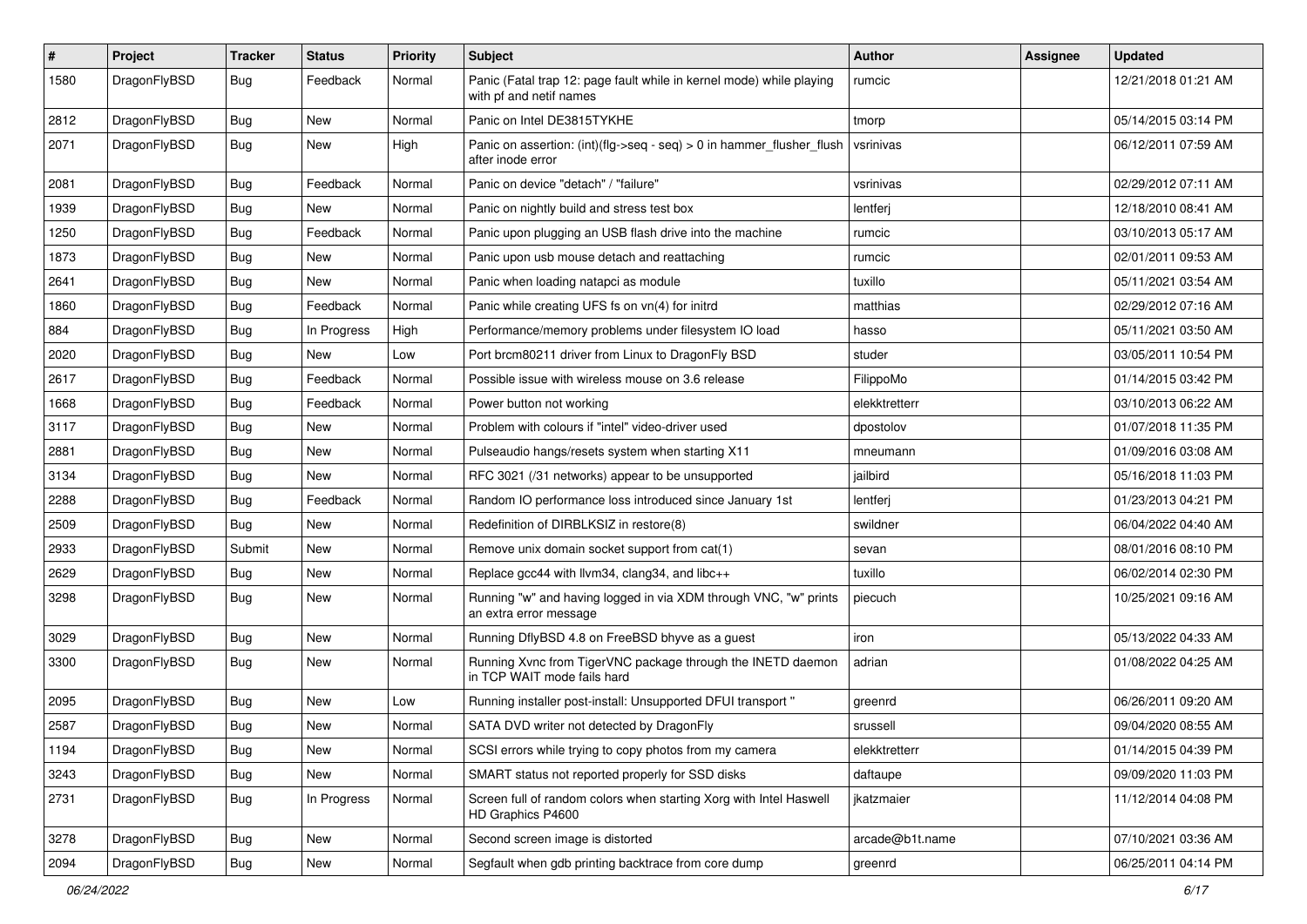| $\sharp$ | Project      | <b>Tracker</b> | <b>Status</b> | <b>Priority</b> | Subject                                                                                                   | <b>Author</b>   | Assignee | <b>Updated</b>      |
|----------|--------------|----------------|---------------|-----------------|-----------------------------------------------------------------------------------------------------------|-----------------|----------|---------------------|
| 1313     | DragonFlyBSD | Bug            | New           | Low             | Signal code in kernel needs major overhaul (signal queues,<br>si code, si addr)                           | hasso           |          | 05/11/2021 04:00 AM |
| 1336     | DragonFlyBSD | Bug            | In Progress   | Normal          | Still looking for reports of missed directory entries w/ HAMMER                                           | dillon          |          | 05/11/2021 04:00 AM |
| 2529     | DragonFlyBSD | <b>Bug</b>     | New           | Low             | Sundance network adapter is not detected and attached                                                     | kworr           |          | 03/25/2013 02:29 AM |
| 1884     | DragonFlyBSD | Bug            | <b>New</b>    | Normal          | System completely freezes while listening music (devbuf: malloc<br>limit exceeded)                        | shamaz          |          | 01/24/2011 05:00 PM |
| 2308     | DragonFlyBSD | Bug            | <b>New</b>    | Normal          | System freeze when unloading snd_hda                                                                      | jaydg           |          | 02/19/2012 07:15 AM |
| 3157     | DragonFlyBSD | Bug            | <b>New</b>    | Normal          | TP-Link UE300 not working in 5.2-RELEASE                                                                  | tuxillo         |          | 11/15/2018 02:08 PM |
| 2820     | DragonFlyBSD | Bug            | <b>New</b>    | Normal          | TP-Link USB Wi-Fi adapter cannot be reattached to the system                                              | shamaz          |          | 05/22/2015 09:45 PM |
| 1982     | DragonFlyBSD | Bug            | <b>New</b>    | Low             | There is no linuxulator on x86-64                                                                         | herrgard        |          | 05/31/2022 02:25 PM |
| 2371     | DragonFlyBSD | Bug            | <b>New</b>    | Normal          | Timezone problem with America/Sao Paulo                                                                   | raitech         |          | 05/17/2012 01:42 PM |
| 2153     | DragonFlyBSD | Bug            | New           | Normal          | Too many unuseful warnings at boot                                                                        | juanfra684      |          | 10/18/2011 10:16 PM |
| 3311     | DragonFlyBSD | Bug            | <b>New</b>    | Low             | TrueCrypt support may cause kernel crash                                                                  | arcade@b1t.name |          | 04/29/2022 06:19 AM |
| 1613     | DragonFlyBSD | Bug            | Feedback      | Normal          | USB Keyboard not working on master                                                                        | elekktretterr   |          | 05/11/2021 04:05 AM |
| 3139     | DragonFlyBSD | Bug            | <b>New</b>    | Normal          | USB Mouse Does Not Work in DragonflyBSD guest on VirtualBox                                               | chiguy1256      |          | 06/24/2018 10:14 PM |
| 2802     | DragonFlyBSD | Bug            | New           | Normal          | USB Wifi urtwn0 crash from cd boot                                                                        | opvalues        |          | 03/10/2015 01:07 AM |
| 846      | DragonFlyBSD | Bug            | Feedback      | Normal          | USB bugs:usb mouse can't used!                                                                            | frankning       |          | 01/15/2015 08:36 AM |
| 2077     | DragonFlyBSD | Bug            | <b>New</b>    | Normal          | USB devices conflicting                                                                                   | srussell        |          | 05/17/2011 05:12 PM |
| 2061     | DragonFlyBSD | Bug            | <b>New</b>    | Normal          | USB keyboard boot panic                                                                                   | sjg             |          | 05/04/2012 12:20 AM |
| 2675     | DragonFlyBSD | Bug            | <b>New</b>    | Low             | Ultimate N WiFi Link 5300 get iwn_intr: fatal firmware error on 5GHz                                      | revuwa          |          | 05/11/2021 04:07 AM |
| 1454     | DragonFlyBSD | Bug            | Feedback      | Normal          | Unable to boot from external USB DVD drive                                                                | elekktretterr   |          | 05/11/2021 04:01 AM |
| 1560     | DragonFlyBSD | <b>Bug</b>     | Feedback      | Normal          | Unable to modify partition table on ThinkPad T61p during install                                          | rehsack         |          | 01/15/2015 08:57 AM |
| 2316     | DragonFlyBSD | Bug            | New           | Normal          | Ungraceful invalid password handling for adding a new user in the<br>installer                            | rune            |          | 04/27/2012 11:23 PM |
| 2622     | DragonFlyBSD | Bug            | New           | Normal          | VAIO FIT15E fn keys support                                                                               | nonsolosoft     |          | 12/31/2013 01:31 AM |
| 2631     | DragonFlyBSD | Bug            | In Progress   | Low             | Verify library versioning current with full package build and switch it<br>on (after publishing packages) | tuxillo         |          | 05/11/2021 04:06 AM |
| 2125     | DragonFlyBSD | Bug            | <b>New</b>    | Normal          | Weird garbage in dmesg                                                                                    | herrgard        |          | 08/30/2011 08:04 PM |
| 3302     | DragonFlyBSD | Bug            | New           | Normal          | Will not boot on System76 Lemur Pro (lemp10)                                                              | piecuch         |          | 11/03/2021 10:21 AM |
| 2360     | DragonFlyBSD | <b>Bug</b>     | In Progress   | Normal          | Wishlist: virtio driver import                                                                            | vsrinivas       |          | 06/04/2022 04:16 AM |
| 3284     | DragonFlyBSD | <b>Bug</b>     | <b>New</b>    | Normal          | Wrong towlower() result for U+038A                                                                        | bhaible         |          | 07/10/2021 03:34 AM |
| 2808     | DragonFlyBSD | <b>Bug</b>     | New           | Normal          | X freeze by switching between X and VT - results in black screen                                          | lukesky333      |          | 05/11/2021 03:55 AM |
| 2311     | DragonFlyBSD | <b>Bug</b>     | New           | Normal          | Xorg crash having something to do with drm                                                                | phma            |          | 02/22/2012 09:59 AM |
| 3226     | DragonFlyBSD | <b>Bug</b>     | New           | Normal          | Xorg freezes in vm: thread stuck in "objtrm1"                                                             | peeter          |          | 04/08/2020 02:10 AM |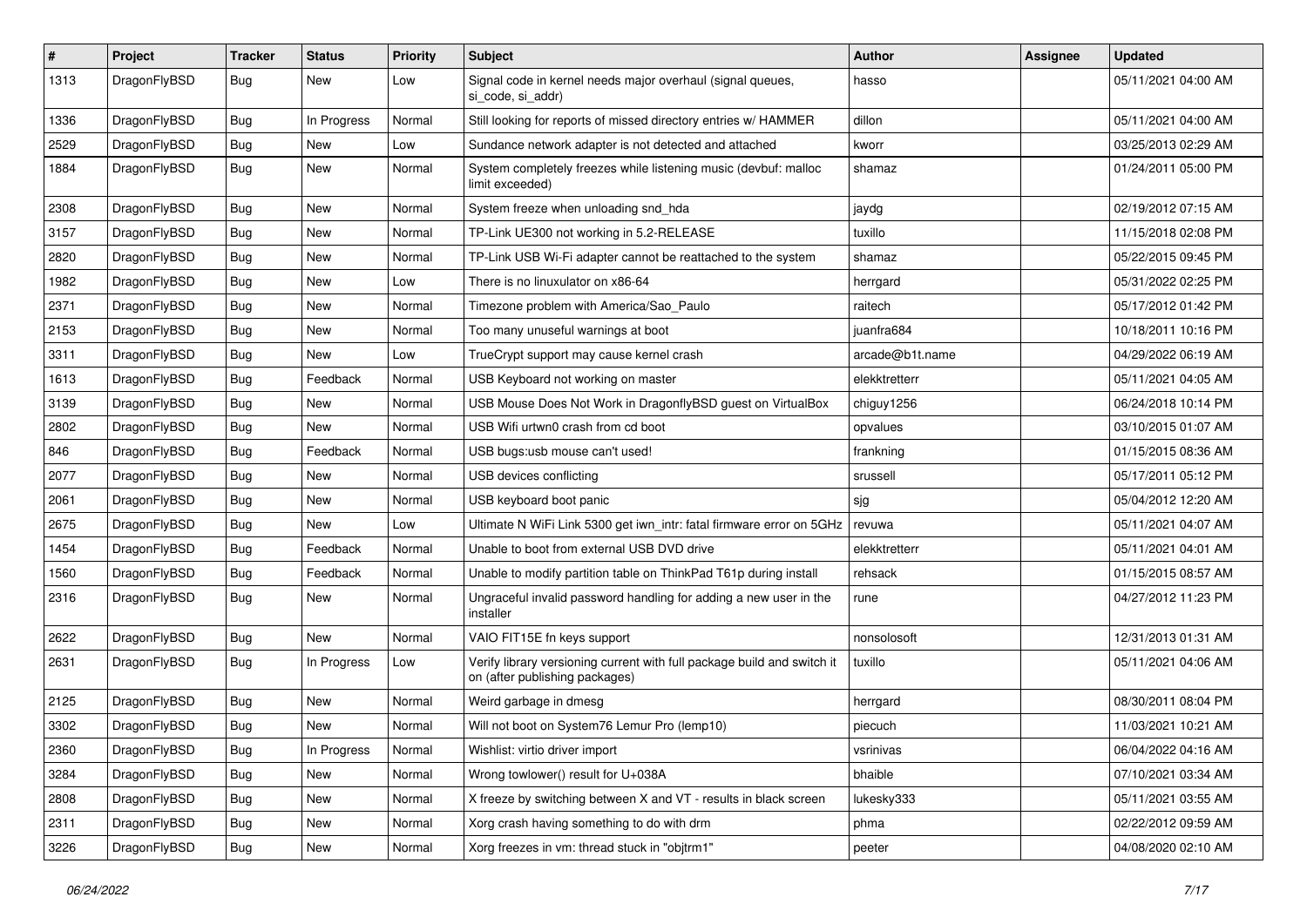| #    | Project      | <b>Tracker</b> | <b>Status</b> | <b>Priority</b> | Subject                                                                                         | Author            | Assignee | <b>Updated</b>      |
|------|--------------|----------------|---------------|-----------------|-------------------------------------------------------------------------------------------------|-------------------|----------|---------------------|
| 2098 | DragonFlyBSD | Submit         | <b>New</b>    | Normal          | [PATCH] correct ath man page example<br>(/usr/src/share/man/man4/ath.4)                         | nobody            |          | 11/15/2011 12:27 AM |
| 2122 | DragonFlyBSD | Submit         | <b>New</b>    | Normal          | [Review] Fixes to the VFS layer                                                                 | ftigeot           |          | 05/31/2022 03:25 PM |
| 2878 | DragonFlyBSD | <b>Bug</b>     | New           | Low             | [fix] CCVER problem when using clang and cpu extensions<br>(intrinsics)                         | arcade@b1t.name   |          | 06/24/2016 04:25 AM |
| 2115 | DragonFlyBSD | Bug            | New           | Normal          | [msk] system freeze after receive some paquet                                                   | bsdsx             |          | 08/22/2011 10:22 AM |
| 2306 | DragonFlyBSD | Bug            | <b>New</b>    | Normal          | a crash starts the kernel debugger in text mode, but just reboots in<br>X                       | phma              |          | 02/11/2012 08:02 PM |
| 1521 | DragonFlyBSD | Bug            | Feedback      | Normal          | amd64 2.4 livecd won't mount root at boot                                                       | bolapara          |          | 01/28/2018 03:45 AM |
| 2459 | DragonFlyBSD | Bug            | Feedback      | Normal          | apic problems with HP Probook 4510s                                                             | thowe             |          | 11/27/2021 08:22 AM |
| 3143 | DragonFlyBSD | Bug            | <b>New</b>    | Normal          | assertion "0" failed in hammer2 inode xop chain sync                                            | cbin              |          | 07/18/2018 12:50 PM |
| 1246 | DragonFlyBSD | Bug            | <b>New</b>    | Normal          | bad resolution (monitor desync) with livedvd                                                    | Przem0l           |          | 02/18/2014 06:29 AM |
| 1525 | DragonFlyBSD | Bug            | <b>New</b>    | Normal          | boehm-gc problems                                                                               | hasso             |          | 10/13/2012 07:13 PM |
| 806  | DragonFlyBSD | <b>Bug</b>     | Feedback      | Normal          | boot error on MacBook                                                                           | tralamazza        |          | 06/04/2022 05:28 AM |
| 2680 | DragonFlyBSD | Bug            | <b>New</b>    | Low             | boot0cfg update makes box unbootable                                                            | herrgard          |          | 06/10/2014 06:02 AM |
| 3006 | DragonFlyBSD | Bug            | <b>New</b>    | Normal          | boot0cfg: panic in kern_udev.c in function _udev_dict_set_cstr when<br>installing in VirtualBox | MichiGreat        |          | 04/01/2017 02:22 PM |
| 2882 | DragonFlyBSD | Bug            | <b>New</b>    | Low             | bridge sends packets from individual interfaces                                                 | arcade@b1t.name   |          | 01/09/2016 12:43 PM |
| 2531 | DragonFlyBSD | Bug            | <b>New</b>    | Normal          | camcontrol fails to disable APM                                                                 | m.lombardi85      |          | 03/23/2013 12:28 PM |
| 2924 | DragonFlyBSD | Bug            | New           | Normal          | cat -v fails to tag characters in extended table with M- prefix with<br>some locales            | sevan             |          | 07/11/2016 07:18 AM |
| 1618 | DragonFlyBSD | Bug            | Feedback      | Normal          | collision for 'struct pmap' when using RPC and <sys user.h=""></sys>                            | carenas           |          | 05/11/2021 04:05 AM |
| 3240 | DragonFlyBSD | Bug            | <b>New</b>    | High            | compile error because of openssl with /usr/dports/security/rhash<br>for mysql 8 install         | <b>UlasSAYGIN</b> |          | 06/04/2020 08:05 AM |
| 2389 | DragonFlyBSD | Bug            | <b>New</b>    | Normal          | computer crashed while listing processes                                                        | phma              |          | 06/18/2012 02:49 PM |
| 2712 | DragonFlyBSD | Bug            | <b>New</b>    | Normal          | connect(2) returns EINVAL when retrying after ECONNREFUSED                                      | jorisgio          |          | 08/14/2014 05:31 PM |
| 2621 | DragonFlyBSD | Bug            | <b>New</b>    | Normal          | core dump using cdrom                                                                           | nonsolosoft       |          | 12/27/2013 12:43 AM |
| 3110 | DragonFlyBSD | Bug            | New           | Normal          | crash with ipfw3 under load                                                                     | bnegre82          |          | 12/09/2017 06:22 AM |
| 2547 | DragonFlyBSD | <b>Bug</b>     | <b>New</b>    | High            | crashed while doing a dry run of pkg_rolling-replace                                            | phma              |          | 04/18/2013 10:40 PM |
| 2319 | DragonFlyBSD | Bug            | New           | Normal          | crypt/passwd forward compat                                                                     | c.turner1         |          | 02/28/2012 12:39 PM |
| 2569 | DragonFlyBSD | <b>Bug</b>     | New           | Normal          | ctime NFS                                                                                       | ferney            |          | 08/11/2013 04:35 AM |
| 3116 | DragonFlyBSD | <b>Bug</b>     | New           | Normal          | da0 detects on very big volume if to _remove_ usb install stick and<br>reboot on Intel NUC5PPYH | dpostolov         |          | 01/07/2018 09:40 PM |
| 2917 | DragonFlyBSD | <b>Bug</b>     | New           | Normal          | da8: reading primary partition table: error accessing offset<br>000000000000 for 512            | liweitianux       |          | 05/11/2021 08:43 PM |
| 2604 | DragonFlyBSD | <b>Bug</b>     | New           | Normal          | dell laptop does not boot with LATEST                                                           | isenmann          |          | 11/20/2013 02:07 AM |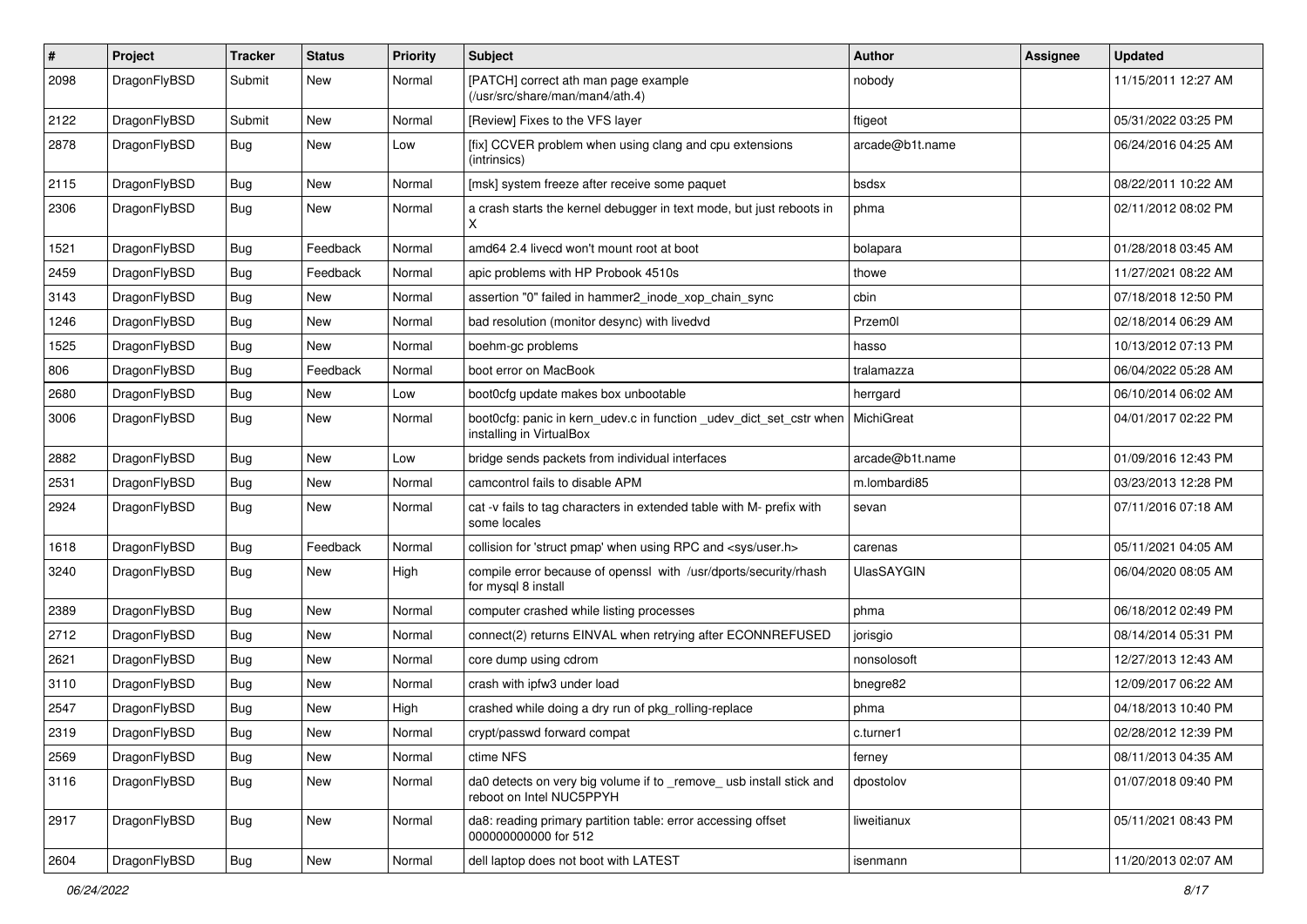| $\pmb{\#}$ | Project      | <b>Tracker</b> | <b>Status</b> | <b>Priority</b> | <b>Subject</b>                                                             | <b>Author</b>     | <b>Assignee</b> | <b>Updated</b>      |
|------------|--------------|----------------|---------------|-----------------|----------------------------------------------------------------------------|-------------------|-----------------|---------------------|
| 2082       | DragonFlyBSD | Bug            | New           | Normal          | dfbsd 2.10.1 amd64 - mc port build error with 'bmake bin-install'          | sun-doctor        |                 | 05/25/2011 07:18 PM |
| 3141       | DragonFlyBSD | Bug            | <b>New</b>    | Normal          | dhclient blocks boot process                                               | rowo              |                 | 12/16/2018 11:01 AM |
| 1951       | DragonFlyBSD | Bug            | <b>New</b>    | Normal          | dma_timeouts at phyaddr on a good hdd                                      | peur.neu          |                 | 01/04/2011 07:12 AM |
| 2886       | DragonFlyBSD | Bug            | New           | Normal          | dragonfly mail agent: sending a testmail causes high system load           | worf              |                 | 02/05/2016 05:53 AM |
| 3011       | DragonFlyBSD | Bug            | In Progress   | Normal          | dragonfly/sys/dev/netif/re/re.c: suspicious code ?                         | dcb               |                 | 07/29/2017 01:26 AM |
| 2806       | DragonFlyBSD | <b>Bug</b>     | New           | Normal          | failed to configure a link-local address on ath0 (errno = 22)              | Chingyuan         |                 | 05/25/2021 01:00 AM |
| 2790       | DragonFlyBSD | Submit         | New           | Low             | filedesc softrefs increment code factoring                                 | dclink            |                 | 02/21/2015 04:00 AM |
| 3041       | DragonFlyBSD | Submit         | New           | Normal          | firmware: Remove embedding of multiple images in one module.               | Anonymous         |                 | 12/25/2020 02:15 AM |
| 331        | DragonFlyBSD | Bug            | In Progress   | Normal          | ftpsesame (aka Bridging S01E03)                                            | bastyaelvtars     |                 | 03/09/2013 12:28 PM |
| 3222       | DragonFlyBSD | Bug            | New           | Normal          | gcc - undefined reference to '__atomic_load' (missing libatomic?)          | mneumann          |                 | 02/08/2020 02:45 AM |
| 2282       | DragonFlyBSD | Bug            | In Progress   | Normal          | gdb segfaults with certain corefiles                                       | tuxillo           |                 | 01/18/2012 04:40 PM |
| 2124       | DragonFlyBSD | <b>Bug</b>     | New           | Normal          | getty repeating too quickly on port /dev/ttyv0                             | sgeorge.ml        |                 | 09/01/2011 04:28 AM |
| 1943       | DragonFlyBSD | Bug            | <b>New</b>    | Normal          | hammer assertion panic                                                     | peter             |                 | 12/27/2010 12:45 AM |
| 2526       | DragonFlyBSD | Bug            | <b>New</b>    | Normal          | hammer cleanup doesn't run on first day of DST                             | pavalos           |                 | 10/18/2016 05:28 PM |
| 2387       | DragonFlyBSD | Bug            | <b>New</b>    | Normal          | hammer ignores -t during dedup                                             | phma              |                 | 06/17/2012 12:30 PM |
| 2123       | DragonFlyBSD | Bug            | <b>New</b>    | Normal          | hammer is losing files                                                     | schmir            |                 | 08/30/2011 07:56 PM |
| 2809       | DragonFlyBSD | <b>Bug</b>     | <b>New</b>    | Normal          | hammer mirror-stream                                                       | masu              |                 | 04/10/2015 12:33 AM |
| 1984       | DragonFlyBSD | Bug            | <b>New</b>    | Normal          | hammer mount fails after crash - HAMMER: FIFO record bad head<br>signature | thomas.nikolajsen |                 | 03/08/2011 06:57 PM |
| 2552       | DragonFlyBSD | Bug            | <b>New</b>    | Low             | hammer recovery should indicate progress                                   | phma              |                 | 05/03/2013 12:13 AM |
| 2857       | DragonFlyBSD | Bug            | New           | Normal          | hammer stalls via bitcoin-qt                                               | tkusumi           |                 | 11/30/2015 06:52 AM |
| 1307       | DragonFlyBSD | Bug            | In Progress   | Normal          | hammer tid -2 shows unexpected result                                      | corecode          |                 | 10/18/2016 05:29 PM |
| 3312       | DragonFlyBSD | Submit         | <b>New</b>    | Normal          | hammer2: redundant chain modify after chain creation                       | tkusumi           |                 | 05/15/2022 01:35 PM |
| 3316       | DragonFlyBSD | <b>Bug</b>     | New           | Normal          | hammer2_dirent_create() allows creating >1 dirents with the same<br>name   | tkusumi           |                 | 06/05/2022 12:35 PM |
| 2140       | DragonFlyBSD | Bug            | <b>New</b>    | High            | hammer_io_delallocate panic with 'duplicate entry' message                 | ttw               |                 | 10/07/2011 12:22 PM |
| 1398       | DragonFlyBSD | Submit         | In Progress   | Normal          | hdestroy(3) restricts hash key to point to malloc'ed space                 | Anonymous         |                 | 08/20/2021 04:06 PM |
| 2598       | DragonFlyBSD | Bug            | New           | Normal          | i386 via USB Booting                                                       | mbzadegan         |                 | 10/21/2013 02:28 AM |
| 2329       | DragonFlyBSD | Bug            | New           | Normal          | ibm x3550 & acpi                                                           | ano               |                 | 06/03/2014 11:37 AM |
| 2182       | DragonFlyBSD | <b>Bug</b>     | New           | Normal          | if_msk PHY FIFO underrun/overflow                                          | nonsolosoft       |                 | 09/03/2012 06:39 AM |
| 989        | DragonFlyBSD | Bug            | New           | Normal          | installer/fdisk trouble with wrapped values                                | Discodestroyer    |                 | 02/18/2014 06:27 AM |
| 285        | DragonFlyBSD | <b>Bug</b>     | Feedback      | Low             | interrupt latency with re without ip address configured                    | thomas.nikolajsen |                 | 02/20/2014 10:30 AM |
| 2788       | DragonFlyBSD | <b>Bug</b>     | New           | Normal          | ioctl GSLICEINFO: Not working for vnode slice                              | mneumann          |                 | 02/12/2015 07:49 AM |
| 2972       | DragonFlyBSD | Bug            | New           | Normal          | ipfw3 "deny to me" does not work correctly                                 | mneumann          |                 | 12/27/2016 12:11 PM |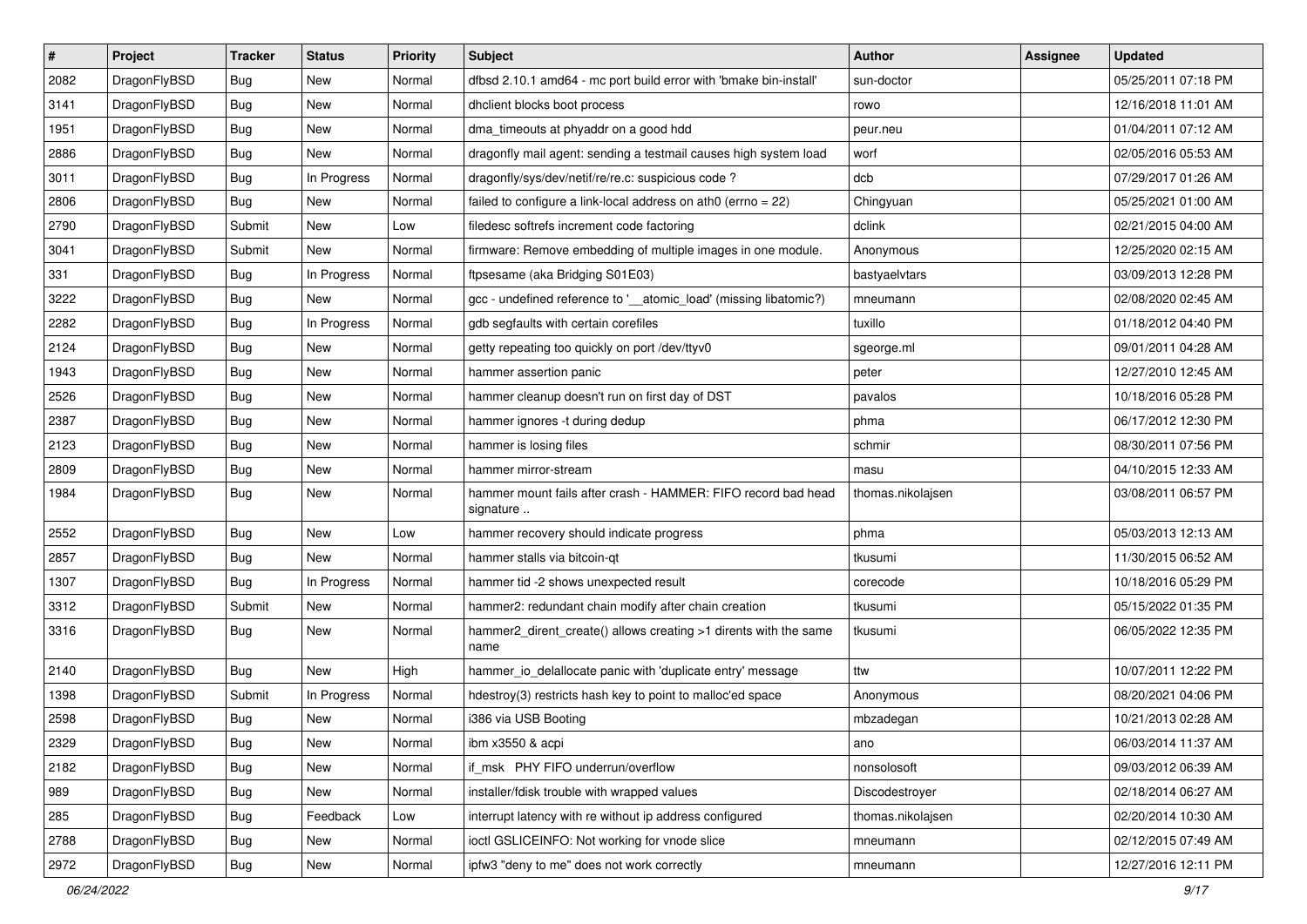| $\pmb{\#}$ | Project      | <b>Tracker</b> | <b>Status</b> | <b>Priority</b> | Subject                                                                                                  | <b>Author</b>     | Assignee | <b>Updated</b>      |
|------------|--------------|----------------|---------------|-----------------|----------------------------------------------------------------------------------------------------------|-------------------|----------|---------------------|
| 1867       | DragonFlyBSD | Bug            | New           | Normal          | it(4) motherboard and fan problems                                                                       | tuxillo           |          | 07/08/2011 10:48 AM |
| 2626       | DragonFlyBSD | Bug            | New           | Normal          | iwn driver drops with error: "firmware error 'iwn_intr: fatal firmware<br>error"                         | rodyaj            |          | 01/09/2014 05:50 AM |
| 1949       | DragonFlyBSD | <b>Bug</b>     | <b>New</b>    | Normal          | iwn panic                                                                                                | pavalos           |          | 01/30/2011 03:21 AM |
| 2735       | DragonFlyBSD | Bug            | <b>New</b>    | Urgent          | iwn panics SYSSASSERT                                                                                    | cnb               |          | 05/11/2021 03:55 AM |
| 2158       | DragonFlyBSD | <b>Bug</b>     | New           | Normal          | iwn panics with assertion on boot.                                                                       | eocallaghan       |          | 10/24/2011 04:13 PM |
| 2970       | DragonFlyBSD | Bug            | New           | Normal          | kernel 4.7: "Is -I" causes panic on UDF filesystem: "bgetvp -<br>overlapping buffer"                     | peeter            |          | 12/21/2016 02:46 AM |
| 1193       | DragonFlyBSD | Bug            | New           | Normal          | kernel doesn't recognize cdrom drive                                                                     | nonsolosoft       |          | 01/25/2014 09:11 PM |
| 2042       | DragonFlyBSD | Bug            | New           | Normal          | kernel panic, when run boot0cfg                                                                          | sepherosa         |          | 05/31/2022 03:01 PM |
| 1824       | DragonFlyBSD | Bug            | Feedback      | Normal          | kernel panic, x86, 2.7.3.859.ge5104                                                                      | akirchhoff135014  |          | 03/10/2013 07:49 AM |
| 2736       | DragonFlyBSD | Bug            | <b>New</b>    | High            | kernel panics on acpi_timer_probe function                                                               | cnb               |          | 05/11/2021 03:55 AM |
| 1559       | DragonFlyBSD | Bug            | <b>New</b>    | Normal          | kernel trap                                                                                              | phma              |          | 11/27/2021 08:43 AM |
| 1745       | DragonFlyBSD | Bug            | Feedback      | Normal          | kmalloc panic                                                                                            | josepht           |          | 05/11/2021 04:05 AM |
| 3142       | DragonFlyBSD | Submit         | <b>New</b>    | Normal          | lib/libdmsg: Unbreak using new API EVP_CIPHER_CTX_new()                                                  | tkusumi           |          | 07/08/2018 04:18 AM |
| 2544       | DragonFlyBSD | Bug            | New           | Normal          | live DVD system boot (menu option 1) caused db> prompt on<br>PE1950                                      | estrabd           |          | 05/11/2021 03:54 AM |
| 2141       | DragonFlyBSD | Bug            | <b>New</b>    | Urgent          | loader and/or documentation broken                                                                       | sjg               |          | 01/20/2012 10:51 AM |
| 2936       | DragonFlyBSD | Bug            | <b>New</b>    | Normal          | loader.efi crashes while loading kernel                                                                  | spaceille         |          | 08/20/2016 06:17 AM |
| 1942       | DragonFlyBSD | Bug            | <b>New</b>    | Normal          | locking against myself in getcacheblk()?                                                                 | qhwt.dfly         |          | 05/31/2022 02:15 PM |
| 2008       | DragonFlyBSD | Bug            | <b>New</b>    | Normal          | lwkt_setcpu_remote: td->td_flags 00800621 console flood                                                  | pavalos           |          | 03/06/2011 09:37 PM |
| 2874       | DragonFlyBSD | Bug            | <b>New</b>    | Normal          | make world DESTDIR=/emptydir fails                                                                       | pascii            |          | 12/25/2015 07:04 AM |
| 2609       | DragonFlyBSD | Bug            | New           | Normal          | master: panic: assertion<br>"LWKT_TOKEN_HELD_ANY(vm_object_token(object))" failed in<br>swp_pager_lookup | thomas.nikolajsen |          | 11/28/2013 11:36 AM |
| 3283       | DragonFlyBSD | Bug            | <b>New</b>    | Normal          | mknodat() cannot create FIFOs                                                                            | bhaible           |          | 07/10/2021 03:34 AM |
| 1935       | DragonFlyBSD | Bug            | New           | Normal          | mouse does not work after switching between x and console                                                | shamaz            |          | 12/13/2010 10:06 AM |
| 2618       | DragonFlyBSD | Bug            | <b>New</b>    | Normal          | mouse problem on RELEASE-3 6 0                                                                           | FilippoMo         |          | 12/20/2013 03:26 AM |
| 2620       | DragonFlyBSD | Bug            | New           | Normal          | moused problem                                                                                           | FilippoMo         |          | 12/20/2013 10:32 AM |
| 1874       | DragonFlyBSD | <b>Bug</b>     | New           | Normal          | mpd listening on all IPs, accepting only on one                                                          | rumcic            |          | 05/08/2011 01:01 PM |
| 2687       | DragonFlyBSD | Bug            | New           | Normal          | natacontrol software RAID in installer                                                                   | csmelosky         |          | 06/22/2014 12:03 PM |
| 2324       | DragonFlyBSD | <b>Bug</b>     | New           | Normal          | natacotrol support > 2TB not working even after the ftigeot patch                                        | zenny             |          | 03/03/2012 01:00 AM |
| 1185       | DragonFlyBSD | <b>Bug</b>     | New           | High            | need a tool to merge changes into /etc                                                                   | wa1ter            |          | 02/18/2014 06:02 AM |
| 2104       | DragonFlyBSD | <b>Bug</b>     | New           | Normal          | network configuration seg. fault on install CD                                                           | navratil          |          | 07/26/2011 07:55 AM |
| 2403       | DragonFlyBSD | Bug            | New           | Low             | newfs -E doesn't handle /dev/serno device names properly                                                 | ftigeot           |          | 08/17/2012 05:07 AM |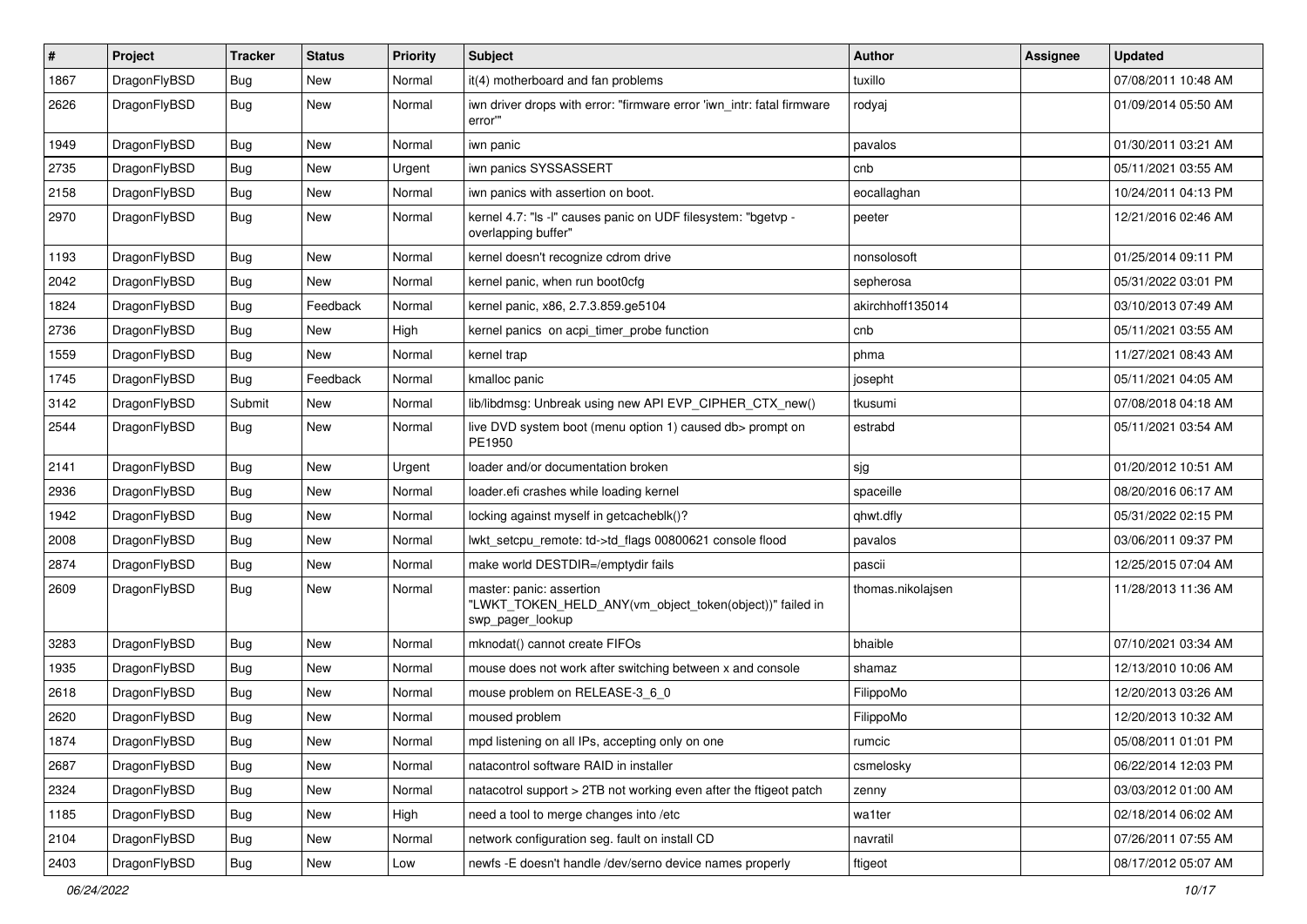| $\vert$ # | <b>Project</b> | <b>Tracker</b> | <b>Status</b> | <b>Priority</b> | <b>Subject</b>                                                                                                               | Author                 | Assignee | <b>Updated</b>      |
|-----------|----------------|----------------|---------------|-----------------|------------------------------------------------------------------------------------------------------------------------------|------------------------|----------|---------------------|
| 3225      | DragonFlyBSD   | Bug            | <b>New</b>    | Normal          | nfsd freeze when using gemu                                                                                                  | tse                    |          | 03/17/2020 11:52 AM |
| 2489      | DragonFlyBSD   | Bug            | <b>New</b>    | Normal          | nmalloc doesn't cache VA for allocations > 8KB                                                                               | vsrinivas              |          | 06/10/2014 05:51 AM |
| 2490      | DragonFlyBSD   | Bug            | New           | Normal          | nmalloc should color addresses to avoid cache bank conflictsw                                                                | vsrinivas              |          | 06/10/2014 05:51 AM |
| 2890      | DragonFlyBSD   | Bug            | New           | Normal          | not able to boot usb installer on Toshiba Chromebook 2                                                                       | johnnywhishbone        |          | 02/22/2016 03:42 AM |
| 1101      | DragonFlyBSD   | Bug            | Feedback      | Normal          | ohci related panic                                                                                                           | polachok               |          | 05/11/2021 04:00 AM |
| 2013      | DragonFlyBSD   | <b>Bug</b>     | In Progress   | Normal          | oversized DMA request loop                                                                                                   | josepht                |          | 05/11/2021 04:06 AM |
| 2099      | DragonFlyBSD   | Bug            | New           | Normal          | page fault panic in vm system                                                                                                | pavalos                |          | 07/10/2011 08:51 AM |
| 1672      | DragonFlyBSD   | Bug            | Feedback      | Normal          | panic (trap 12) around btree_search() in 2.4.1-RELEASE                                                                       | floid                  |          | 01/19/2015 03:36 AM |
| 1282      | DragonFlyBSD   | Bug            | Feedback      | Normal          | panic (trap 12) when booting SMP kernel on Atom 330 (dual core)                                                              | tomaz.borstnar         |          | 05/11/2021 04:00 AM |
| 3051      | DragonFlyBSD   | Bug            | <b>New</b>    | Normal          | panic DragonFly v4.8.1-RELEASE by mounting a malformed NTFS<br>image [12.000]                                                | open.source@ribose.com |          | 08/14/2017 03:20 AM |
| 3052      | DragonFlyBSD   | <b>Bug</b>     | <b>New</b>    | Normal          | panic DragonFly v4.8.1-RELEASE by mounting a malformed NTFS<br>image [64.000]                                                | open.source@ribose.com |          | 08/14/2017 03:22 AM |
| 3049      | DragonFlyBSD   | Bug            | New           | Normal          | panic DragonFly v4.8.1-RELEASE by mounting a malformed<br>msdosfs image [12.128]                                             | open.source@ribose.com |          | 08/14/2017 02:53 AM |
| 1826      | DragonFlyBSD   | Bug            | <b>New</b>    | Normal          | panic during boot: assertion so->so_port  in tcp_input                                                                       | ftigeot                |          | 05/15/2022 11:05 AM |
| 3036      | DragonFlyBSD   | Bug            | New           | Normal          | panic in icmp redirect start() ASSERT IN NETISR(0)                                                                           | tautolog               |          | 05/11/2017 07:27 PM |
| 1661      | DragonFlyBSD   | Bug            | In Progress   | Normal          | panic on password entry mount smb filesystem                                                                                 | vsrinivas              |          | 11/27/2021 08:29 AM |
| 2164      | DragonFlyBSD   | Bug            | <b>New</b>    | Normal          | panic on reboot from usb.                                                                                                    | eocallaghan            |          | 10/27/2011 09:29 AM |
| 1861      | DragonFlyBSD   | Bug            | New           | Normal          | panic via kprintf (lockmgr called in a hard section)                                                                         | vsrinivas              |          | 10/11/2010 12:56 AM |
| 2645      | DragonFlyBSD   | Bug            | New           | Normal          | panic with dsched fq and ioprio                                                                                              | jyoung15               |          | 02/20/2014 07:29 AM |
| 2369      | DragonFlyBSD   | Bug            | New           | Normal          | panic: Bad link elm 0xffffffe07edf6068 next->prev != elm                                                                     | jaydg                  |          | 08/15/2012 03:04 AM |
| 1818      | DragonFlyBSD   | Bug            | New           | Normal          | panic: Bad tailg NEXT (kqueue issue ?)                                                                                       | ftigeot                |          | 05/15/2022 11:40 AM |
| 2520      | DragonFlyBSD   | Bug            | New           | Normal          | panic: assertion "IS_SERIALIZED((ifp->if_serializer))" failed in<br>if default serialize assert at /usr/src/sys/net/if.c:437 | ano                    |          | 03/09/2013 12:14 AM |
| 3035      | DragonFlyBSD   | <b>Bug</b>     | New           | Normal          | panic: assertion "cpu >= 0 && cpu < ncpus" failed in netisr_cpuport<br>at /usr/src/sys/net/netisr2.h:87                      | masu                   |          | 05/11/2017 01:24 AM |
| 2453      | DragonFlyBSD   | Bug            | <b>New</b>    | Normal          | panic: assertion "gd->gd spinlocks == $0$ " failed                                                                           | Johannes.Hofmann       |          | 11/12/2012 12:54 PM |
| 2436      | DragonFlyBSD   | Bug            | New           | Normal          | panic: assertion "lp->lwp_qcpu == dd->cpuid" failed in<br>dfly_acquire_curproc                                               | thomas.nikolajsen      |          | 01/23/2013 11:07 AM |
| 2296      | DragonFlyBSD   | Bug            | In Progress   | High            | panic: assertion "m->wire count > 0" failed                                                                                  | thomas.nikolajsen      |          | 08/30/2012 06:09 AM |
| 2245      | DragonFlyBSD   | <b>Bug</b>     | <b>New</b>    | Normal          | panic: assertion "ref < &td->td_toks_end" failed in lwkt_gettoken at<br>/usr/src/sys/kern/lwkt_token.c:588                   | juanfra684             |          | 11/22/2011 07:41 PM |
| 2254      | DragonFlyBSD   | Bug            | New           | Normal          | panic: assertion "ref < &td->td toks end" failed in lwkt gettoken at<br>/usr/src/sys/kern/lwkt_token.c:588                   | eocallaghan            |          | 12/05/2011 10:21 PM |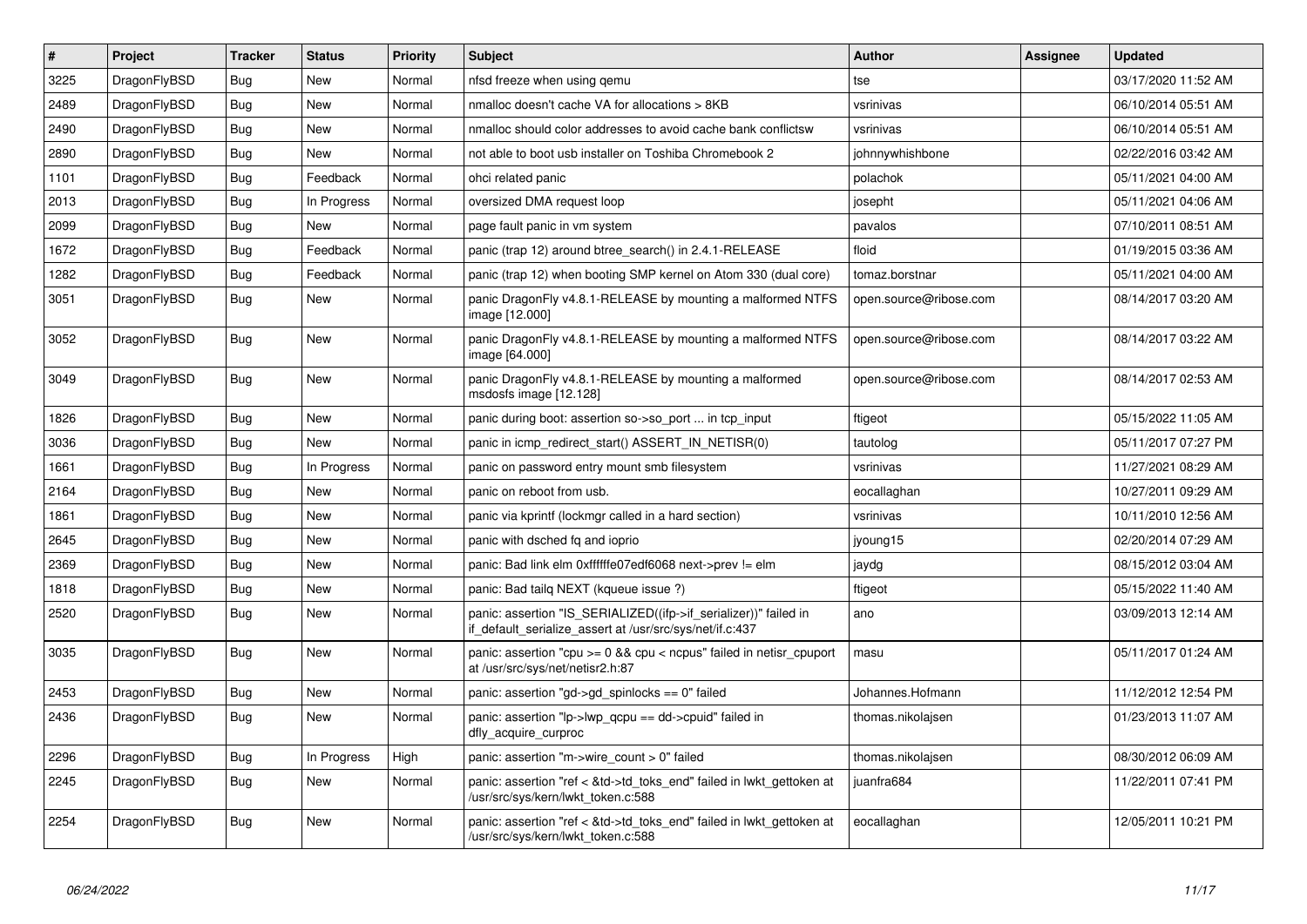| #    | Project      | <b>Tracker</b> | <b>Status</b> | <b>Priority</b> | <b>Subject</b>                                                                                                                                                                                    | Author        | <b>Assignee</b> | <b>Updated</b>      |
|------|--------------|----------------|---------------|-----------------|---------------------------------------------------------------------------------------------------------------------------------------------------------------------------------------------------|---------------|-----------------|---------------------|
| 1917 | DragonFlyBSD | Bug            | New           | Normal          | panic: assertion: (RB_EMPTY(&ip->rec_tree) && (ip->flags &<br>HAMMER_INODE_XDIRTY) == 0)    (!RB_EMPTY(&ip->rec_tree)<br>&& (ip->flags & HAMMER_INODE_XDIRTY) != 0) in<br>hammer flush inode done | qhwt.dfly     |                 | 11/24/2010 03:23 AM |
| 2085 | DragonFlyBSD | Bug            | New           | Normal          | panic: assertion: (m->flags & PG_MAPPED) == 0 in<br>vm_page_free_toq                                                                                                                              | vsrinivas     |                 | 06/10/2011 07:48 AM |
| 1448 | DragonFlyBSD | <b>Bug</b>     | Feedback      | Normal          | panic: assertion: tp->tt_msg->tt_cpuid == mycpuid in<br>tcp_callout_active tcp_output tcp_usr_send netmsg_pru_send<br>netmsg service tcpmsg service loop                                          | dillon        |                 | 05/11/2021 04:00 AM |
| 1218 | DragonFlyBSD | Bug            | In Progress   | Normal          | panic: assertion: error == 0 in hammer_start_transaction                                                                                                                                          | rumcic        |                 | 05/11/2021 04:00 AM |
| 1913 | DragonFlyBSD | Bug            | New           | Normal          | panic: assertion: ip->flush_state != HAMMER_FST_FLUSH in<br>hammer flush inode core                                                                                                               | swildner      |                 | 11/20/2010 05:27 PM |
| 1481 | DragonFlyBSD | Bug            | Feedback      | Normal          | panic: assertion: kva_p(buf) in soopt_from_kbuf (after ipfw pipe<br>show, 2.2.1-R)                                                                                                                | combiner      |                 | 05/11/2021 04:01 AM |
| 1577 | DragonFlyBSD | Bug            | Feedback      | Normal          | panic: assertion: leaf->base.obj_id == ip->obj_id in<br>hammer ip delete range                                                                                                                    | qhwt+dfly     |                 | 05/11/2021 04:01 AM |
| 1944 | DragonFlyBSD | Bug            | <b>New</b>    | Normal          | panic: backing object 0xdea7b258 was somehow re-referenced<br>during collapse!                                                                                                                    | sepherosa     |                 | 12/27/2010 02:06 AM |
| 2048 | DragonFlyBSD | Bug            | <b>New</b>    | Normal          | panic: ffs_sync: rofs mod                                                                                                                                                                         | pavalos       |                 | 04/12/2011 05:45 AM |
| 1249 | DragonFlyBSD | <b>Bug</b>     | Feedback      | Normal          | panic: ffs vfree: freeing free inode                                                                                                                                                              | rumcic        |                 | 03/10/2013 05:13 AM |
| 3245 | DragonFlyBSD | Bug            | <b>New</b>    | Normal          | panic: free: guard1x fail, i915 load from loader.conf                                                                                                                                             | polachok      |                 | 08/21/2020 10:36 AM |
| 2080 | DragonFlyBSD | Bug            | New           | Normal          | panic: lockmgr thrd_sleep: called from interrupt, ipi, or hard code<br>section                                                                                                                    | rumcic        |                 | 05/30/2011 05:06 PM |
| 1634 | DragonFlyBSD | Bug            | <b>New</b>    | Normal          | panic: spin_lock: 0xe4ad1320, indefinitive wait!                                                                                                                                                  | elekktretterr |                 | 01/19/2015 03:21 AM |
| 1489 | DragonFlyBSD | Bug            | Feedback      | Normal          | panic: ufs dirbad: bad dir                                                                                                                                                                        | rumcic        |                 | 03/10/2013 04:34 AM |
| 2586 | DragonFlyBSD | Bug            | <b>New</b>    | Normal          | pf: "modulate" state seems problematic                                                                                                                                                            | srussell      |                 | 09/25/2013 07:36 PM |
| 3228 | DragonFlyBSD | Bug            | <b>New</b>    | Low             | pfi kif unref: state refcount $\leq$ 0 in dmesg                                                                                                                                                   | justin        |                 | 03/05/2021 06:39 AM |
| 2075 | DragonFlyBSD | Bug            | <b>New</b>    | Normal          | pflogd on x86 64                                                                                                                                                                                  | fanch         |                 | 05/16/2011 04:04 PM |
| 3238 | DragonFlyBSD | Bug            | <b>New</b>    | Normal          | race conditions when printing from vkernel console                                                                                                                                                | piecuch       |                 | 05/19/2020 02:50 PM |
| 2045 | DragonFlyBSD | Bug            | New           | Normal          | ral(4): Fatal trap 12: page fault while in kernel mode (two panics)                                                                                                                               | herrgard      |                 | 11/03/2011 05:34 PM |
| 2292 | DragonFlyBSD | Bug            | New           | Normal          | re interface with jumbo frames (mtu larger than 1500) hangs after<br>some traffic                                                                                                                 | Anonymous     |                 | 01/31/2012 12:11 AM |
| 2331 | DragonFlyBSD | <b>Bug</b>     | New           | Normal          | reading mouse mode from unopen file descriptor hangs mouse<br>driver                                                                                                                              | phma          |                 | 03/14/2012 09:43 AM |
| 3170 | DragonFlyBSD | Bug            | New           | Normal          | repeatable nfsd crash                                                                                                                                                                             | tse           |                 | 06/11/2020 05:52 AM |
| 3217 | DragonFlyBSD | Bug            | New           | Normal          | rescue tools: make install fails if rescue folder doesn't exist                                                                                                                                   | t_dfbsd       |                 | 11/27/2019 08:16 PM |
| 1563 | DragonFlyBSD | <b>Bug</b>     | Feedback      | Normal          | reset(1) doesn't reset terminal to the defaults                                                                                                                                                   | hasso         |                 | 03/10/2013 04:17 AM |
| 2199 | DragonFlyBSD | <b>Bug</b>     | New           | Normal          | screen segfaults if utmpx isn't present                                                                                                                                                           | pavalos       |                 | 11/15/2011 10:52 PM |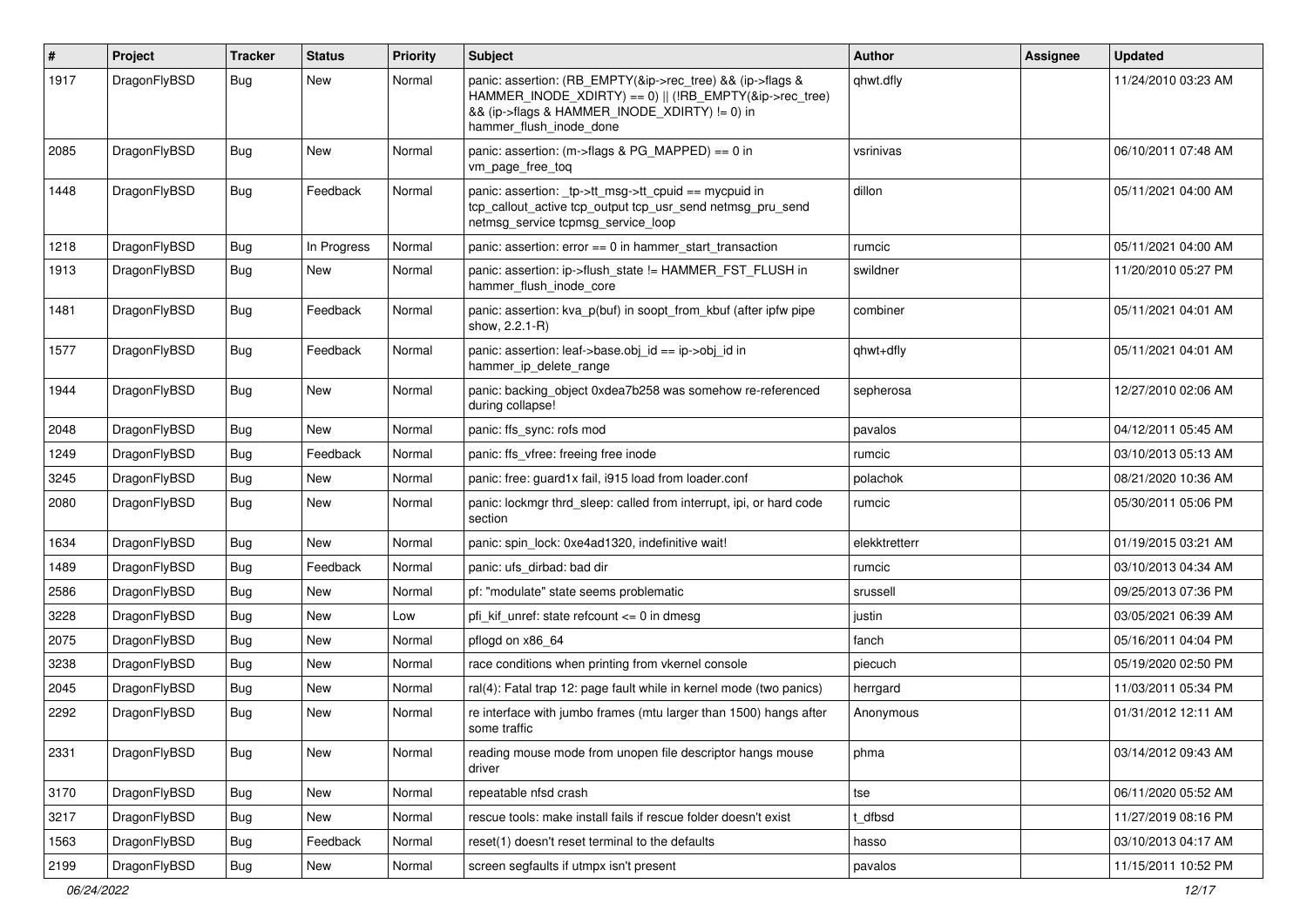| $\pmb{\#}$ | Project      | <b>Tracker</b> | <b>Status</b> | <b>Priority</b> | <b>Subject</b>                                                                                                 | <b>Author</b>   | Assignee | <b>Updated</b>      |
|------------|--------------|----------------|---------------|-----------------|----------------------------------------------------------------------------------------------------------------|-----------------|----------|---------------------|
| 2877       | DragonFlyBSD | <b>Bug</b>     | <b>New</b>    | Low             | sed fails when working with UTF-8 locale and non-UTF symbols                                                   | arcade@b1t.name |          | 12/30/2015 11:20 AM |
| 2167       | DragonFlyBSD | Bug            | <b>New</b>    | Normal          | shutdown/reboot fails after uptime msg                                                                         | marino          |          | 11/28/2011 03:01 AM |
| 2090       | DragonFlyBSD | Bug            | Feedback      | Normal          | snd hda does not support headphone automute                                                                    | justin          |          | 03/29/2012 08:03 PM |
| 2136       | DragonFlyBSD | Bug            | <b>New</b>    | Normal          | socketpair() doesn't free file descriptors on copyout failure                                                  | vsrinivas       |          | 04/05/2013 09:13 AM |
| 2067       | DragonFlyBSD | Bug            | <b>New</b>    | Normal          | sound/pcm: "play interrupt timeout, channel dead"                                                              | matthiasr       |          | 05/11/2021 03:55 AM |
| 2055       | DragonFlyBSD | Bug            | <b>New</b>    | Normal          | $ssh + IPV6 + bridge \Rightarrow connection freezes$                                                           | steve           |          | 04/24/2011 07:13 PM |
| 2557       | DragonFlyBSD | Bug            | <b>New</b>    | Normal          | stock 3.4.1 kernel halts during booting if dm and dm_target_crypt<br>are loaded and RAID controller is present | phma            |          | 05/12/2013 10:38 PM |
| 2297       | DragonFlyBSD | Bug            | <b>New</b>    | Normal          | strange NFS (client) error messages / problems                                                                 | Anonymous       |          | 02/19/2012 02:59 PM |
| 1368       | DragonFlyBSD | Bug            | In Progress   | Normal          | suspend signal race?                                                                                           | qhwt+dfly       |          | 05/11/2021 03:51 AM |
| 3209       | DragonFlyBSD | Bug            | <b>New</b>    | Normal          | svc has some minor bugs                                                                                        | arcade@b1t.name |          | 10/24/2019 09:08 AM |
| 2892       | DragonFlyBSD | Bug            | <b>New</b>    | Normal          | swap pager:indefinite wait bufferf error                                                                       | lhmwzy          |          | 02/21/2016 10:32 PM |
| 2957       | DragonFlyBSD | Bug            | Feedback      | Normal          | swapoff -a followed by swapon -a doesn't give your swap back                                                   | neilb           |          | 10/09/2016 04:17 AM |
| 3018       | DragonFlyBSD | Bug            | New           | Normal          | sys/bus/u4b/wlan/if_run.c:5464]: (style) Redundant condition                                                   | dcb             |          | 04/11/2017 11:26 AM |
| 3021       | DragonFlyBSD | Bug            | In Progress   | Normal          | sys/dev/drm/i915/i915_gem_stolen.c:115]: (error) Signed integer<br>overflow for expression '65535<<20'         | dcb             |          | 04/11/2017 12:46 PM |
| 3022       | DragonFlyBSD | Bug            | <b>New</b>    | Normal          | sys/dev/netif/ath/ath/if_ath.c:2142: strange bitmask?                                                          | dcb             |          | 04/11/2017 11:49 AM |
| 3076       | DragonFlyBSD | Bug            | <b>New</b>    | Normal          | sys/dev/netif/ig_hal/e1000_ich8lan.c:1594: sanity checking mixup?                                              | dcb             |          | 10/11/2017 01:58 AM |
| 3024       | DragonFlyBSD | Bug            | <b>New</b>    | Low             | sys/dev/netif/wi/if_wi.c:1090]: (style) Redundant condition                                                    | dcb             |          | 04/11/2017 11:56 AM |
| 3025       | DragonFlyBSD | Bug            | <b>New</b>    | Normal          | sys/dev/powermng/powernow/powernow.c:284: bad comparison ?                                                     | dcb             |          | 09/23/2017 07:45 AM |
| 2248       | DragonFlyBSD | Bug            | <b>New</b>    | Normal          | sysctl panic                                                                                                   | pavalos         |          | 11/23/2011 06:23 PM |
| 1920       | DragonFlyBSD | Bug            | New           | High            | system hangs                                                                                                   | zhtw            |          | 11/22/2010 08:59 AM |
| 3252       | DragonFlyBSD | Bug            | <b>New</b>    | Normal          | tcsetattr/tcgetattr set errno incorrectly on non-TTY                                                           | tonyc           |          | 10/26/2020 09:34 PM |
| 3196       | DragonFlyBSD | Bug            | New           | Normal          | test issue after redmine upgrade (2)                                                                           | tuxillo         |          | 07/05/2019 04:33 AM |
| 3184       | DragonFlyBSD | <b>Bug</b>     | <b>New</b>    | Normal          | tsleep(9) return value when PCATCH specified                                                                   | tkusumi         |          | 04/03/2019 06:49 AM |
| 3239       | DragonFlyBSD | Bug            | <b>New</b>    | Normal          | unable to SIGKILL glitched emacs                                                                               | piecuch         |          | 05/26/2020 03:30 AM |
| 2708       | DragonFlyBSD | Bug            | New           | Normal          | unable to send TCP nor UDP on age(4) interface                                                                 | dermiste        |          | 05/11/2021 03:54 AM |
| 3282       | DragonFlyBSD | Bug            | <b>New</b>    | Normal          | unexpected errno value from fopen()                                                                            | bhaible         |          | 07/10/2021 03:34 AM |
| 3132       | DragonFlyBSD | Bug            | New           | Low             | unifdef mined                                                                                                  | bcallah         |          | 04/26/2018 08:34 PM |
| 3206       | DragonFlyBSD | Submit         | New           | Normal          | update psm/kbd to FreeBSD 12.0 code                                                                            | htse            |          | 10/05/2019 03:49 PM |
| 2224       | DragonFlyBSD | Bug            | New           | Normal          | v2.13.0.291.gaa7ec - Panic on fq while installing world                                                        | tuxillo         |          | 11/18/2011 01:40 AM |
| 2493       | DragonFlyBSD | Bug            | New           | Normal          | vidcontrol: invalid video mode name                                                                            | Svarov          |          | 01/24/2013 09:55 AM |
| 1429       | DragonFlyBSD | <b>Bug</b>     | Feedback      | Normal          | vkernel bug - "mfree: m->m_nextpkt != NULL"                                                                    | dillon          |          | 05/11/2021 04:00 AM |
| 2154       | DragonFlyBSD | Bug            | New           | Normal          | vkernel copyout() doesn't return EFAULT on error                                                               | vsrinivas       |          | 10/20/2011 03:53 AM |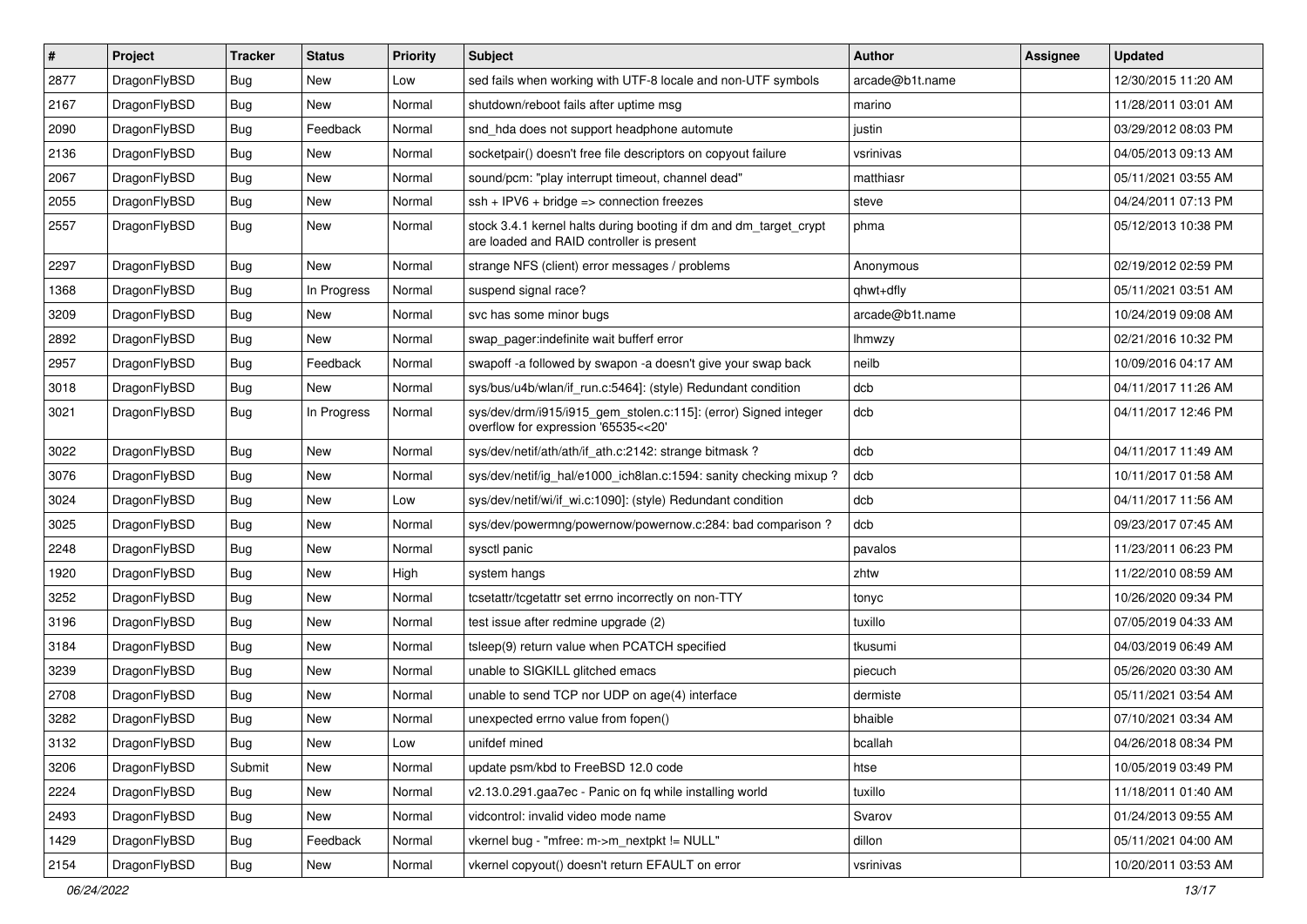| $\sharp$ | Project      | <b>Tracker</b> | <b>Status</b> | <b>Priority</b> | Subject                                                                                                                                                  | <b>Author</b>      | <b>Assignee</b> | <b>Updated</b>      |
|----------|--------------|----------------|---------------|-----------------|----------------------------------------------------------------------------------------------------------------------------------------------------------|--------------------|-----------------|---------------------|
| 2797     | DragonFlyBSD | <b>Bug</b>     | In Progress   | Low             | vkernels with & without machdep.pmap_mmu_optimize                                                                                                        | yellowrabbit2010   |                 | 11/27/2021 08:06 AM |
| 1850     | DragonFlyBSD | Bug            | New           | Normal          | volume-add on hammer root fs panic                                                                                                                       | Johannes.Hofmann   |                 | 04/18/2019 04:27 AM |
| 243      | DragonFlyBSD | <b>Bug</b>     | Feedback      | Normal          | weird behavior in the shell                                                                                                                              | swildner           |                 | 05/31/2022 02:51 PM |
| 3231     | DragonFlyBSD | <b>Bug</b>     | New           | Normal          | wifi drops on 5.8                                                                                                                                        | tse                |                 | 04/06/2020 05:08 AM |
| 1941     | DragonFlyBSD | Bug            | <b>New</b>    | Normal          | wlan config crash                                                                                                                                        | abandon.every.hope |                 | 12/24/2010 07:54 PM |
| 2412     | DragonFlyBSD | Bug            | New           | Normal          | wlan0 fails to get address via dhclient                                                                                                                  | nonsolosoft        |                 | 08/30/2012 05:55 AM |
| 2840     | DragonFlyBSD | Bug            | New           | Normal          | wrong voltage is reported                                                                                                                                | yellowrabbit2010   |                 | 09/11/2015 06:09 PM |
| 3219     | DragonFlyBSD | <b>Bug</b>     | New           | Normal          | x11/xorg port can not be build                                                                                                                           | <b>UlasSAYGIN</b>  |                 | 03/31/2020 08:57 AM |
| 1387     | DragonFlyBSD | <b>Bug</b>     | Feedback      | Normal          | zero-size malloc and ps: kvm getprocs: Bad address                                                                                                       | qhwt+dfly          |                 | 05/11/2021 04:00 AM |
| 1430     | DragonFlyBSD | Bug            | New           | Normal          | Buggy $w(1)$ ?                                                                                                                                           | hasso              | alexh           | 11/24/2010 08:09 AM |
| 2100     | DragonFlyBSD | <b>Bug</b>     | Feedback      | Normal          | devfs related panic                                                                                                                                      | sepherosa          | alexh           | 07/10/2011 02:29 PM |
| 1538     | DragonFlyBSD | Bug            | <b>New</b>    | Low             | mountroot should probe file systems                                                                                                                      | corecode           | alexh           | 11/24/2010 06:35 PM |
| 2353     | DragonFlyBSD | Bug            | In Progress   | Normal          | panic: assertion "gd->gd_spinlocks_wr == 0" failed in<br>bsd4_schedulerclock                                                                             | jaydg              | alexh           | 11/28/2012 01:57 AM |
| 1127     | DragonFlyBSD | Bug            | Feedback      | Low             | cdrom drive not detected                                                                                                                                 | tgr                | corecode        | 01/15/2015 08:55 AM |
| 1411     | DragonFlyBSD | <b>Bug</b>     | Feedback      | Normal          | Burning doesn't work with ahci(4)                                                                                                                        | hasso              | dillon          | 05/11/2021 04:00 AM |
| 1831     | DragonFlyBSD | <b>Bug</b>     | Feedback      | High            | HAMMER "malloc limit exceeded" panic                                                                                                                     | eocallaghan        | dillon          | 06/04/2022 04:38 AM |
| 2037     | DragonFlyBSD | Bug            | Feedback      | Normal          | Panic Bad link elm while building packages                                                                                                               | ftigeot            | dillon          | 04/21/2011 07:20 AM |
| 2092     | DragonFlyBSD | <b>Bug</b>     | New           | Normal          | Panic: Bad link elm 0x next->prev != elm                                                                                                                 | masterblaster      | dillon          | 12/04/2011 12:49 PM |
| 2819     | DragonFlyBSD | Bug            | In Progress   | Normal          | Random micro system freezes after a week of uptime                                                                                                       | ftigeot            | dillon          | 08/16/2015 08:46 PM |
| 3154     | DragonFlyBSD | Submit         | New           | Normal          | Update serial handling in bootloader                                                                                                                     | ddegroot           | dillon          | 11/06/2018 11:21 PM |
| 2870     | DragonFlyBSD | Bug            | <b>New</b>    | High            | Broken text and icons when glamor acceleration is used                                                                                                   | 375gnu             | ftigeot         | 01/31/2016 12:13 AM |
| 3031     | DragonFlyBSD | Submit         | In Progress   | Normal          | Update drm/radeon to Linux 4.7.10 as much as possible                                                                                                    | davshao            | ftigeot         | 08/19/2021 12:33 PM |
| 1593     | DragonFlyBSD | <b>Bug</b>     | Feedback      | Normal          | panic: assertion: $\cosh ==$ ap- $\gt$ ap err $\cosh$ in ahci put err $\cosh$                                                                            | ftigeot            | ftigeot         | 05/15/2022 05:09 AM |
| 1946     | DragonFlyBSD | <b>Bug</b>     | New           | Normal          | ieee80211 panic                                                                                                                                          | pavalos            | josepht         | 01/27/2011 06:00 PM |
| 1964     | DragonFlyBSD | <b>Bug</b>     | New           | Normal          | iwn (panic assertion : wlan_assert_serialized)                                                                                                           | sjmm.ptr           | josepht         | 02/01/2011 12:57 PM |
| 385      | DragonFlyBSD | <b>Bug</b>     | Feedback      | Low             | Mail archive address removal                                                                                                                             | justin             | justin          | 03/09/2013 11:24 AM |
| 1969     | DragonFlyBSD | <b>Bug</b>     | New           | Normal          | pf-related network problem                                                                                                                               | pavalos            | lentferj        | 02/01/2011 06:57 PM |
| 679      | DragonFlyBSD | <b>Bug</b>     | New           | Low             | Netgraph backward compatibility for old *LEN constants                                                                                                   | nant               | nant            | 02/18/2014 05:45 AM |
| 2549     | DragonFlyBSD | <b>Bug</b>     | In Progress   | Normal          | netgraph7: Kernel page fault.                                                                                                                            | russiane39         | nant            | 05/10/2013 11:20 PM |
| 600      | DragonFlyBSD | <b>Bug</b>     | New           | Low             | /sys/libkern/karc4random                                                                                                                                 | robin_carey5       | profmakx        | 01/19/2015 03:07 AM |
| 2822     | DragonFlyBSD | <b>Bug</b>     | New           | Normal          | USB 3.0 stick throws "reading primary partition table: error<br>accessing offset 000[] for 152" error, while the stick works on any<br>other OS I tested | revuwa             | profmakx        | 06/29/2015 05:56 AM |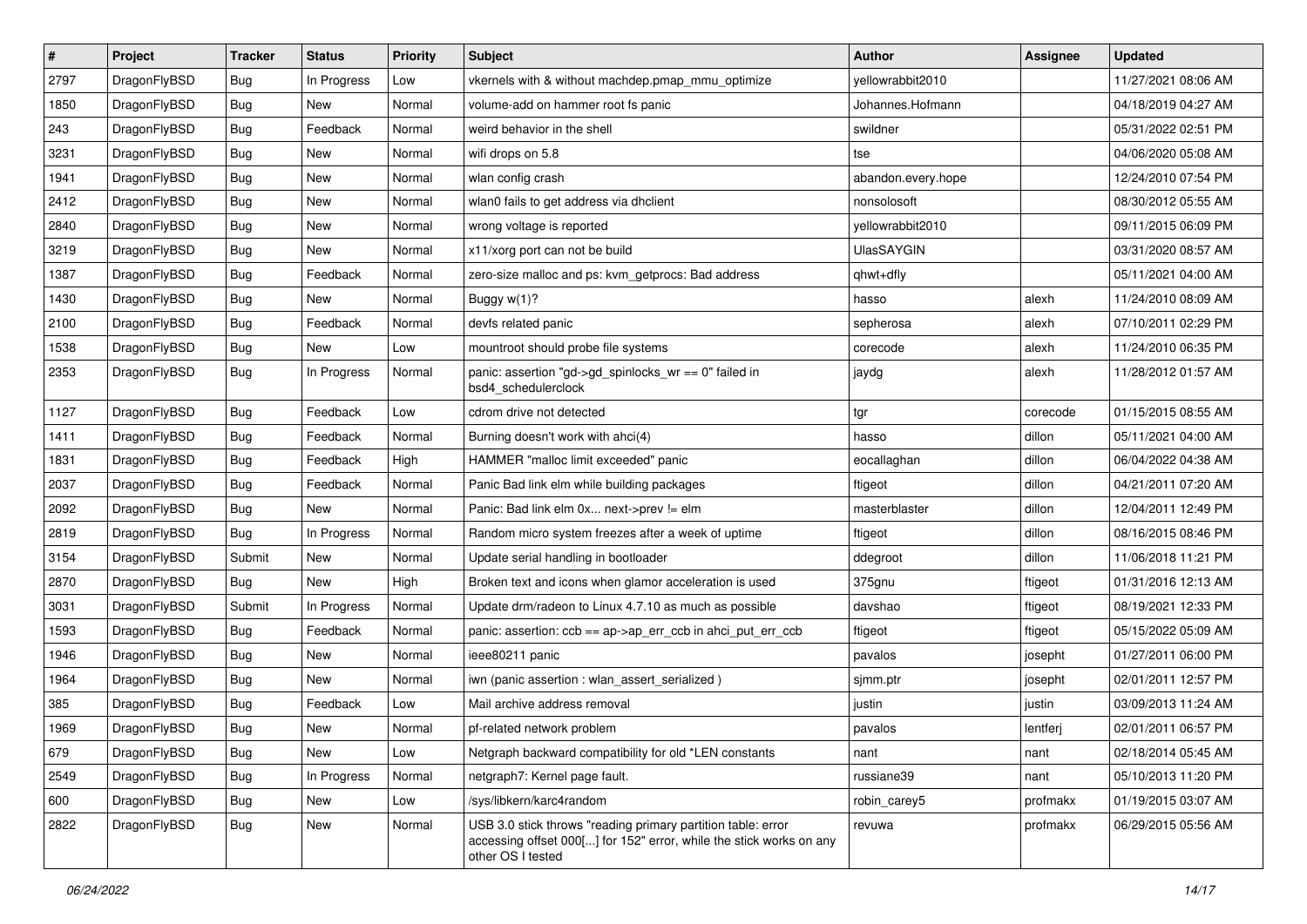| $\#$ | Project      | <b>Tracker</b> | <b>Status</b> | <b>Priority</b> | <b>Subject</b>                                                                             | <b>Author</b> | Assignee  | <b>Updated</b>      |
|------|--------------|----------------|---------------|-----------------|--------------------------------------------------------------------------------------------|---------------|-----------|---------------------|
| 2746 | DragonFlyBSD | Bug            | New           | Normal          | some fraction of xterms started from the xmonad window manager<br>aet killed with SIGALRM  | isenmann      | profmakx  | 12/28/2014 02:51 AM |
| 2825 | DragonFlyBSD | Bug            | New           | High            | 3x dholient = hanging system (objoache exhausted)                                          | jaccovonb     | sepherosa | 05/11/2021 03:55 AM |
| 168  | DragonFlyBSD | Bug            | In Progress   | Normal          | Livelocked limit engaged while trying to setup IPW wireless                                | mschacht      | sepherosa | 05/11/2021 04:05 AM |
| 1302 | DragonFlyBSD | Bug            | In Progress   | Normal          | Checkpoint regression?                                                                     | sjg           | sjg       | 07/10/2013 05:22 PM |
| 1532 | DragonFlyBSD | Bug            | New           | Low             | jemalloc doesn't work on DragonFly                                                         | hasso         | sjg       | 08/02/2011 01:14 AM |
| 1769 | DragonFlyBSD | Bug            | New           | Normal          | panic: assertion: _tp->tt_msg->tt_cpuid == mycpuid in<br>tcp callout active                | pavalos       | sjg       | 05/15/2022 11:07 AM |
| 2585 | DragonFlyBSD | Bug            | <b>New</b>    | Normal          | Dfly 3.4.3 on ESXi 5.1, HP Smart Array P410 passthrough<br>recognised, but not functioning | yggdrasil     | swildner  | 05/09/2022 08:14 AM |
| 341  | DragonFlyBSD | Bug            | New           | Normal          | Vinum erroneously repors devices as busy                                                   | corecode      | swildner  | 01/21/2012 04:50 AM |
| 1714 | DragonFlyBSD | Bug            | New           | Low             | hwpmc                                                                                      | alexh         | swildner  | 08/18/2012 02:03 PM |
| 2265 | DragonFlyBSD | Bug            | <b>New</b>    | Normal          | mbsrtowcs does not properly handle invalid mbstate t in ps                                 | c.turner1     | swildner  | 01/10/2012 07:56 PM |
| 2252 | DragonFlyBSD | Bug            | New           | Low             | snd hda not useable if loaded via /boot/loader.conf                                        | xbit          | swildner  | 12/14/2011 12:23 AM |
| 2416 | DragonFlyBSD | <b>Bug</b>     | New           | Normal          | ".' entry can be removed on mounted nfs filesystem                                         | ftigeot       | tuxillo   | 06/03/2014 04:40 AM |
| 1293 | DragonFlyBSD | Bug            | New           | Normal          | 2.2.1-REL Installer Request                                                                | mk            | tuxillo   | 05/11/2021 04:00 AM |
| 3295 | DragonFlyBSD | Bug            | In Progress   | Normal          | Adapt devel/libvirt for nvmm                                                               | tuxillo       | tuxillo   | 11/03/2021 04:56 PM |
| 3314 | DragonFlyBSD | Bug            | New           | Normal          | Bring virtio console(4) from FreeBSD                                                       | tuxillo       | tuxillo   | 05/29/2022 08:24 AM |
| 3305 | DragonFlyBSD | <b>Bug</b>     | In Progress   | Normal          | CBSD: Add NVMM support in DragonFly BSD                                                    | tuxillo       | tuxillo   | 05/29/2022 08:18 AM |
| 1198 | DragonFlyBSD | <b>Bug</b>     | New           | High            | DDB loops panic in db read bytes                                                           | corecode      | tuxillo   | 05/11/2021 03:51 AM |
| 2358 | DragonFlyBSD | <b>Bug</b>     | In Progress   | Normal          | DFBSD v3.0.2.32.g928ca - panic: hammer: insufficient undo FIFO<br>space!                   | tuxillo       | tuxillo   | 05/10/2021 02:50 AM |
| 3205 | DragonFlyBSD | <b>Bug</b>     | Feedback      | High            | Go compiler net test failing                                                               | dfbsd         | tuxillo   | 05/10/2021 02:45 AM |
| 1469 | DragonFlyBSD | Bug            | In Progress   | Normal          | Hammer history security concern                                                            | corecode      | tuxillo   | 05/11/2021 03:52 AM |
| 696  | DragonFlyBSD | <b>Bug</b>     | New           | Low             | <b>IPSEC</b> recommendation                                                                | robin carey5  | tuxillo   | 06/02/2014 02:40 PM |
| 2496 | DragonFlyBSD | Bug            | New           | Normal          | NTFS malloc limit exceeded                                                                 | plasmob       | tuxillo   | 02/19/2013 08:47 AM |
| 2717 | DragonFlyBSD | Submit         | Feedback      | Normal          | Out of range numeric handling                                                              | dclink        | tuxillo   | 05/11/2021 04:08 AM |
| 1428 | DragonFlyBSD | <b>Bug</b>     | Feedback      | Low             | POSIX.1e implementation is too old                                                         | hasso         | tuxillo   | 05/11/2021 04:00 AM |
| 3318 | DragonFlyBSD | <b>Bug</b>     | In Progress   | Normal          | Segmenation fault when a process resumed with checkpt exits                                | zabolekar     | tuxillo   | 06/18/2022 08:24 AM |
| 2721 | DragonFlyBSD | Submit         | Feedback      | Low             | Some few zalloc calls to objcache ones replacements                                        | dclink        | tuxillo   | 05/11/2021 04:08 AM |
| 3160 | DragonFlyBSD | Submit         | In Progress   | Normal          | State the implementation difference in pkill/pgrep manual                                  | sevan         | tuxillo   | 06/03/2022 05:15 PM |
| 2438 | DragonFlyBSD | Submit         | Feedback      | Normal          | <b>TRIM</b> fixes                                                                          | Anonymous     | tuxillo   | 05/11/2021 03:45 AM |
| 998  | DragonFlyBSD | Bug            | In Progress   | Normal          | Unconfiguring a vn while it is mounted                                                     | rumcic        | tuxillo   | 05/11/2021 04:00 AM |
| 3145 | DragonFlyBSD | Submit         | In Progress   | Normal          | Update libelf to FreeBSD 12 current and build as base library usable<br>by ports           | davshao       | tuxillo   | 08/20/2021 03:58 PM |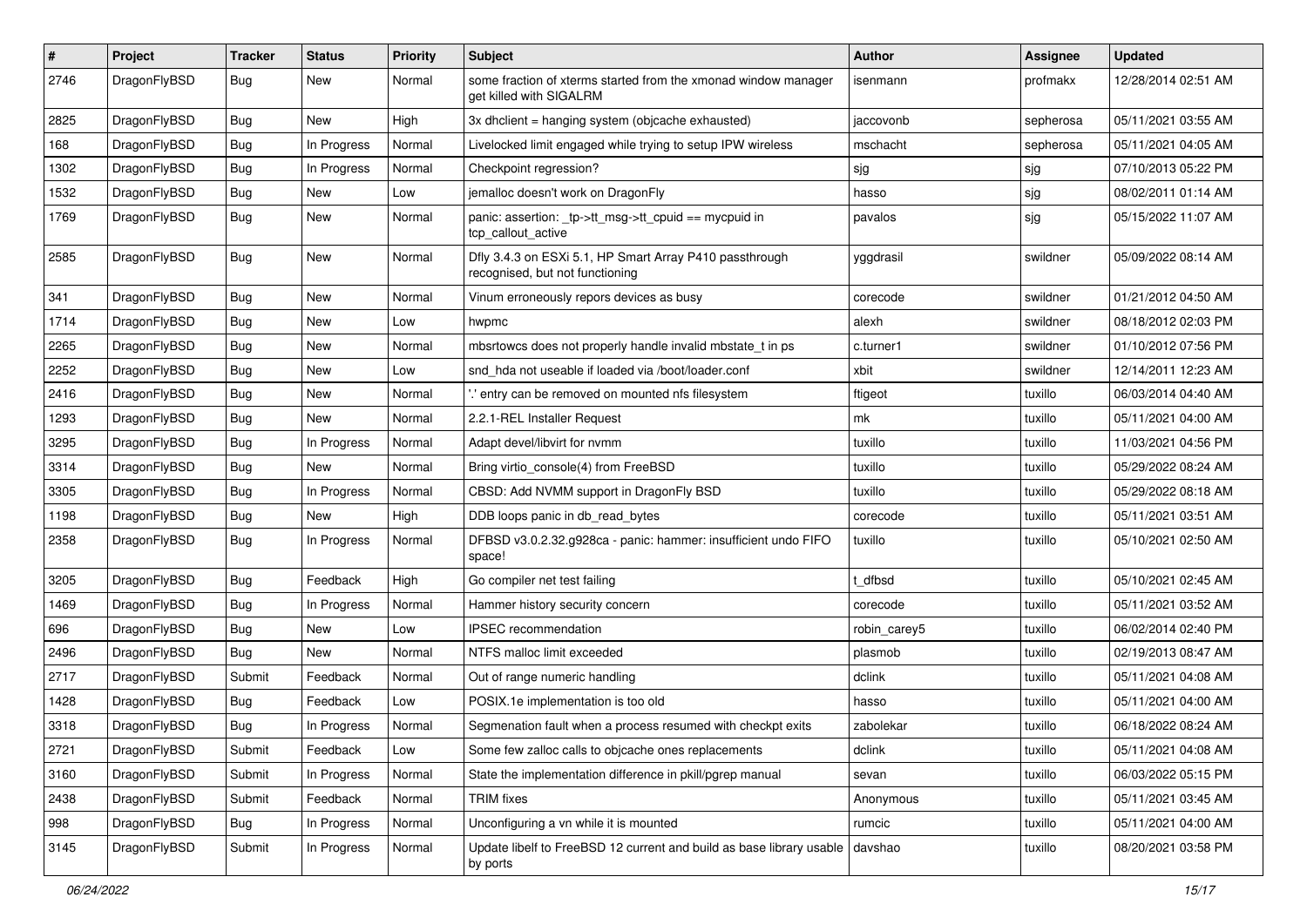| $\vert$ # | Project      | <b>Tracker</b> | <b>Status</b> | <b>Priority</b> | <b>Subject</b>                                                                               | <b>Author</b>    | Assignee | <b>Updated</b>      |
|-----------|--------------|----------------|---------------|-----------------|----------------------------------------------------------------------------------------------|------------------|----------|---------------------|
| 1390      | DragonFlyBSD | Bug            | In Progress   | Normal          | Use id_t type for {get,set}priority()                                                        | Anonymous        | tuxillo  | 07/05/2019 02:18 AM |
| 1287      | DragonFlyBSD | Bug            | Feedback      | Normal          | altg configuration doesn't work                                                              | corecode         | tuxillo  | 05/11/2021 03:51 AM |
| 1442      | DragonFlyBSD | Bug            | <b>New</b>    | Normal          | blocking SIGSEGV and triggering a segment violation produces an<br>all CPU consuming process | corecode         | tuxillo  | 05/11/2021 03:52 AM |
| 1587      | DragonFlyBSD | Bug            | Feedback      | Normal          | can't gdb across fork                                                                        | corecode         | tuxillo  | 05/11/2021 03:54 AM |
| 1584      | DragonFlyBSD | Bug            | In Progress   | Normal          | can't use ssh from jail: debug1: read passphrase: can't open<br>/dev/tty: Device busy        | corecode         | tuxillo  | 05/11/2021 03:53 AM |
| 1876      | DragonFlyBSD | Bug            | New           | Normal          | devfs in jail + logging out from console(ttyv1+) -> panic                                    | qhwt.dfly        | tuxillo  | 05/31/2022 03:24 PM |
| 1579      | DragonFlyBSD | Bug            | Feedback      | Normal          | dfly 2.4.1 does not like HP DL360G4p and Smart Array 6400 with<br>MSA20                      | tomaz.borstnar   | tuxillo  | 06/02/2014 02:44 PM |
| 1547      | DragonFlyBSD | Bug            | In Progress   | Normal          | disklabel64 automatic sizing                                                                 | corecode         | tuxillo  | 05/11/2021 03:52 AM |
| 781       | DragonFlyBSD | <b>Bug</b>     | In Progress   | Normal          | fdisk uses wrong geometry on usb flash drives                                                | corecode         | tuxillo  | 05/11/2021 03:50 AM |
| 3028      | DragonFlyBSD | Bug            | In Progress   | Normal          | installer: confusion of set/get disk encryption passphrase dialogs                           | liweitianux      | tuxillo  | 06/03/2022 05:13 PM |
| 1474      | DragonFlyBSD | <b>Bug</b>     | <b>New</b>    | Normal          | ithread 1 unexpectedly rescheduled                                                           | corecode         | tuxillo  | 05/11/2021 03:52 AM |
| 1397      | DragonFlyBSD | Bug            | Feedback      | Normal          | jobs -I output inconsistency when called from script                                         | Anonymous        | tuxillo  | 05/15/2022 05:07 AM |
| 1475      | DragonFlyBSD | Bug            | In Progress   | Normal          | kernel blocks with low memory and syscons setting a high res mode<br>/ scrollback            | corecode         | tuxillo  | 05/11/2021 03:52 AM |
| 911       | DragonFlyBSD | <b>Bug</b>     | Feedback      | Normal          | kldload/kernel linker can exceed malloc reserve and panic system                             | corecode         | tuxillo  | 05/11/2021 03:51 AM |
| 1528      | DragonFlyBSD | Bug            | In Progress   | Normal          | ktrace does not show proper return values for pipe(2)                                        | corecode         | tuxillo  | 05/11/2021 03:52 AM |
| 1556      | DragonFlyBSD | Bug            | <b>New</b>    | Normal          | many processes stuck in "hmrrcm", system unusable                                            | corecode         | tuxillo  | 05/11/2021 03:52 AM |
| 1030      | DragonFlyBSD | Bug            | In Progress   | Normal          | msdosfs umount panic                                                                         | corecode         | tuxillo  | 05/11/2021 03:51 AM |
| 1583      | DragonFlyBSD | <b>Bug</b>     | In Progress   | Normal          | panic: assertion: cursor->trans->sync_lock_refs > 0 in<br>hammer recover cursor              | corecode         | tuxillo  | 05/11/2021 03:53 AM |
| 847       | DragonFlyBSD | <b>Bug</b>     | Feedback      | Normal          | processes getting stuck on mount point                                                       | corecode         | tuxillo  | 05/11/2021 03:50 AM |
| 1440      | DragonFlyBSD | Bug            | New           | Normal          | ptrace/gdb doesn't work after process blocks SIGTRAP                                         | corecode         | tuxillo  | 05/11/2021 03:52 AM |
| 901       | DragonFlyBSD | Bug            | Feedback      | Normal          | route show needs to get data from all cpus                                                   | corecode         | tuxillo  | 05/11/2021 03:50 AM |
| 1700      | DragonFlyBSD | Submit         | In Progress   | Normal          | skip boot2 menu on <enter></enter>                                                           | Johannes.Hofmann | tuxillo  | 05/15/2022 08:35 AM |
| 731       | DragonFlyBSD | <b>Bug</b>     | <b>New</b>    | Normal          | system freeze on "slice too large"                                                           | corecode         | tuxillo  | 05/11/2021 03:45 AM |
| 745       | DragonFlyBSD | Bug            | Feedback      | Normal          | the evil interrupt stats monster is still around!                                            | corecode         | tuxillo  | 06/02/2014 04:17 AM |
| 1819      | DragonFlyBSD | Bug            | In Progress   | Low             | truss - Major revamping task list                                                            | tuxillo          | tuxillo  | 11/27/2021 08:45 AM |
| 742       | DragonFlyBSD | Bug            | In Progress   | Normal          | umount problems with multiple mounts                                                         | corecode         | tuxillo  | 05/11/2021 03:46 AM |
| 1921      | DragonFlyBSD | Bug            | In Progress   | Normal          | we miss mlockall                                                                             | alexh            | tuxillo  | 06/18/2022 04:08 AM |
| 2828      | DragonFlyBSD | Bug            | New           | High            | On AMD APUs and Bulldozer CPUs, the machdep.cpu idle hit<br>sysctl should be 3 by default    | vadaszi          | vadaszi  | 05/11/2021 04:07 AM |